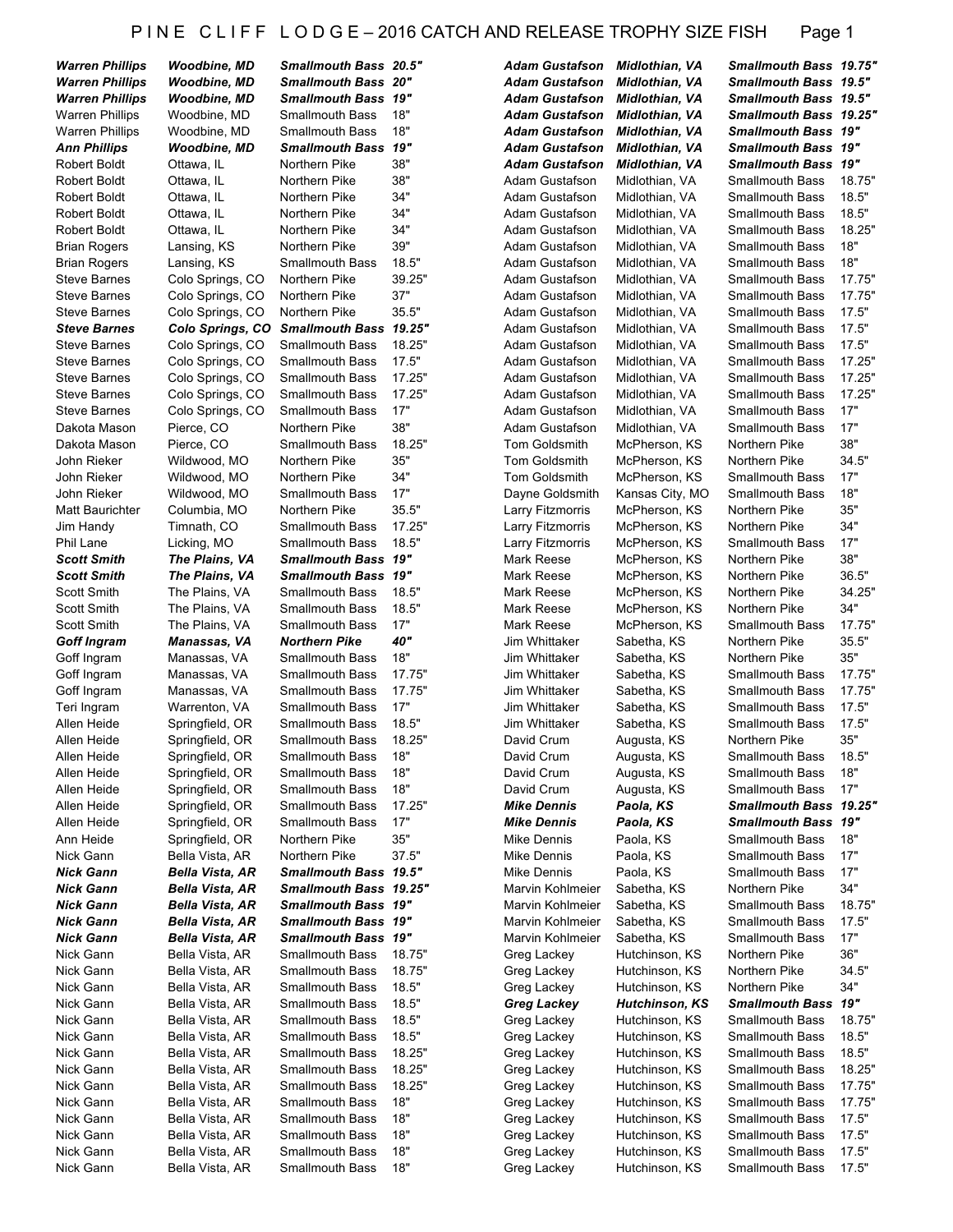| Bella Vista, AR                                                    | Smallmouth Bass                                                                                                                                                                                                                                                                                                                                                                                                                                                                                                    | 18"                                                                                                                                                                                                                                                                                                                                                                                                                                                                                                                                                                                             | Greg Lackey                                                                                                                                                                                                                                      | Hutchinson, KS                                                                                                                                                                                                                                                                                                                                                                                                                                     | Smallmouth Bass                                                                                                                                                                                                                                                                                                                                                                                                                                                | 17.5"                                                                                                                                                                                                                                                                                                                                                                                                                                                                                                                                             |
|--------------------------------------------------------------------|--------------------------------------------------------------------------------------------------------------------------------------------------------------------------------------------------------------------------------------------------------------------------------------------------------------------------------------------------------------------------------------------------------------------------------------------------------------------------------------------------------------------|-------------------------------------------------------------------------------------------------------------------------------------------------------------------------------------------------------------------------------------------------------------------------------------------------------------------------------------------------------------------------------------------------------------------------------------------------------------------------------------------------------------------------------------------------------------------------------------------------|--------------------------------------------------------------------------------------------------------------------------------------------------------------------------------------------------------------------------------------------------|----------------------------------------------------------------------------------------------------------------------------------------------------------------------------------------------------------------------------------------------------------------------------------------------------------------------------------------------------------------------------------------------------------------------------------------------------|----------------------------------------------------------------------------------------------------------------------------------------------------------------------------------------------------------------------------------------------------------------------------------------------------------------------------------------------------------------------------------------------------------------------------------------------------------------|---------------------------------------------------------------------------------------------------------------------------------------------------------------------------------------------------------------------------------------------------------------------------------------------------------------------------------------------------------------------------------------------------------------------------------------------------------------------------------------------------------------------------------------------------|
| Bella Vista, AR                                                    | <b>Smallmouth Bass</b>                                                                                                                                                                                                                                                                                                                                                                                                                                                                                             | 17.75"                                                                                                                                                                                                                                                                                                                                                                                                                                                                                                                                                                                          | Greg Lackey                                                                                                                                                                                                                                      | Hutchinson, KS                                                                                                                                                                                                                                                                                                                                                                                                                                     | <b>Smallmouth Bass</b>                                                                                                                                                                                                                                                                                                                                                                                                                                         | 17.5"                                                                                                                                                                                                                                                                                                                                                                                                                                                                                                                                             |
|                                                                    |                                                                                                                                                                                                                                                                                                                                                                                                                                                                                                                    |                                                                                                                                                                                                                                                                                                                                                                                                                                                                                                                                                                                                 |                                                                                                                                                                                                                                                  |                                                                                                                                                                                                                                                                                                                                                                                                                                                    |                                                                                                                                                                                                                                                                                                                                                                                                                                                                | 17.5"                                                                                                                                                                                                                                                                                                                                                                                                                                                                                                                                             |
|                                                                    |                                                                                                                                                                                                                                                                                                                                                                                                                                                                                                                    |                                                                                                                                                                                                                                                                                                                                                                                                                                                                                                                                                                                                 |                                                                                                                                                                                                                                                  |                                                                                                                                                                                                                                                                                                                                                                                                                                                    |                                                                                                                                                                                                                                                                                                                                                                                                                                                                |                                                                                                                                                                                                                                                                                                                                                                                                                                                                                                                                                   |
|                                                                    |                                                                                                                                                                                                                                                                                                                                                                                                                                                                                                                    |                                                                                                                                                                                                                                                                                                                                                                                                                                                                                                                                                                                                 |                                                                                                                                                                                                                                                  |                                                                                                                                                                                                                                                                                                                                                                                                                                                    |                                                                                                                                                                                                                                                                                                                                                                                                                                                                | 17.5"                                                                                                                                                                                                                                                                                                                                                                                                                                                                                                                                             |
|                                                                    |                                                                                                                                                                                                                                                                                                                                                                                                                                                                                                                    |                                                                                                                                                                                                                                                                                                                                                                                                                                                                                                                                                                                                 |                                                                                                                                                                                                                                                  |                                                                                                                                                                                                                                                                                                                                                                                                                                                    |                                                                                                                                                                                                                                                                                                                                                                                                                                                                | 17"                                                                                                                                                                                                                                                                                                                                                                                                                                                                                                                                               |
| Bella Vista, AR                                                    | <b>Smallmouth Bass</b>                                                                                                                                                                                                                                                                                                                                                                                                                                                                                             | 17.5"                                                                                                                                                                                                                                                                                                                                                                                                                                                                                                                                                                                           | Greg Lackey                                                                                                                                                                                                                                      | Hutchinson, KS                                                                                                                                                                                                                                                                                                                                                                                                                                     | <b>Smallmouth Bass</b>                                                                                                                                                                                                                                                                                                                                                                                                                                         | 17"                                                                                                                                                                                                                                                                                                                                                                                                                                                                                                                                               |
|                                                                    |                                                                                                                                                                                                                                                                                                                                                                                                                                                                                                                    |                                                                                                                                                                                                                                                                                                                                                                                                                                                                                                                                                                                                 |                                                                                                                                                                                                                                                  |                                                                                                                                                                                                                                                                                                                                                                                                                                                    |                                                                                                                                                                                                                                                                                                                                                                                                                                                                | 17"                                                                                                                                                                                                                                                                                                                                                                                                                                                                                                                                               |
|                                                                    |                                                                                                                                                                                                                                                                                                                                                                                                                                                                                                                    |                                                                                                                                                                                                                                                                                                                                                                                                                                                                                                                                                                                                 |                                                                                                                                                                                                                                                  |                                                                                                                                                                                                                                                                                                                                                                                                                                                    |                                                                                                                                                                                                                                                                                                                                                                                                                                                                | 17"                                                                                                                                                                                                                                                                                                                                                                                                                                                                                                                                               |
|                                                                    |                                                                                                                                                                                                                                                                                                                                                                                                                                                                                                                    |                                                                                                                                                                                                                                                                                                                                                                                                                                                                                                                                                                                                 |                                                                                                                                                                                                                                                  |                                                                                                                                                                                                                                                                                                                                                                                                                                                    |                                                                                                                                                                                                                                                                                                                                                                                                                                                                |                                                                                                                                                                                                                                                                                                                                                                                                                                                                                                                                                   |
|                                                                    |                                                                                                                                                                                                                                                                                                                                                                                                                                                                                                                    |                                                                                                                                                                                                                                                                                                                                                                                                                                                                                                                                                                                                 |                                                                                                                                                                                                                                                  |                                                                                                                                                                                                                                                                                                                                                                                                                                                    |                                                                                                                                                                                                                                                                                                                                                                                                                                                                | 17"                                                                                                                                                                                                                                                                                                                                                                                                                                                                                                                                               |
| Bella Vista, AR                                                    | <b>Smallmouth Bass</b>                                                                                                                                                                                                                                                                                                                                                                                                                                                                                             |                                                                                                                                                                                                                                                                                                                                                                                                                                                                                                                                                                                                 | Bryar Lackey                                                                                                                                                                                                                                     | Hutchinson, KS                                                                                                                                                                                                                                                                                                                                                                                                                                     | Northern Pike                                                                                                                                                                                                                                                                                                                                                                                                                                                  | 38"                                                                                                                                                                                                                                                                                                                                                                                                                                                                                                                                               |
|                                                                    |                                                                                                                                                                                                                                                                                                                                                                                                                                                                                                                    |                                                                                                                                                                                                                                                                                                                                                                                                                                                                                                                                                                                                 |                                                                                                                                                                                                                                                  |                                                                                                                                                                                                                                                                                                                                                                                                                                                    |                                                                                                                                                                                                                                                                                                                                                                                                                                                                | 38"                                                                                                                                                                                                                                                                                                                                                                                                                                                                                                                                               |
|                                                                    |                                                                                                                                                                                                                                                                                                                                                                                                                                                                                                                    |                                                                                                                                                                                                                                                                                                                                                                                                                                                                                                                                                                                                 |                                                                                                                                                                                                                                                  |                                                                                                                                                                                                                                                                                                                                                                                                                                                    |                                                                                                                                                                                                                                                                                                                                                                                                                                                                | 37"                                                                                                                                                                                                                                                                                                                                                                                                                                                                                                                                               |
|                                                                    |                                                                                                                                                                                                                                                                                                                                                                                                                                                                                                                    |                                                                                                                                                                                                                                                                                                                                                                                                                                                                                                                                                                                                 |                                                                                                                                                                                                                                                  |                                                                                                                                                                                                                                                                                                                                                                                                                                                    |                                                                                                                                                                                                                                                                                                                                                                                                                                                                |                                                                                                                                                                                                                                                                                                                                                                                                                                                                                                                                                   |
|                                                                    |                                                                                                                                                                                                                                                                                                                                                                                                                                                                                                                    |                                                                                                                                                                                                                                                                                                                                                                                                                                                                                                                                                                                                 |                                                                                                                                                                                                                                                  |                                                                                                                                                                                                                                                                                                                                                                                                                                                    |                                                                                                                                                                                                                                                                                                                                                                                                                                                                | 34.25"                                                                                                                                                                                                                                                                                                                                                                                                                                                                                                                                            |
|                                                                    |                                                                                                                                                                                                                                                                                                                                                                                                                                                                                                                    |                                                                                                                                                                                                                                                                                                                                                                                                                                                                                                                                                                                                 |                                                                                                                                                                                                                                                  |                                                                                                                                                                                                                                                                                                                                                                                                                                                    |                                                                                                                                                                                                                                                                                                                                                                                                                                                                | 34"                                                                                                                                                                                                                                                                                                                                                                                                                                                                                                                                               |
| Bella Vista, AR                                                    | <b>Smallmouth Bass</b>                                                                                                                                                                                                                                                                                                                                                                                                                                                                                             | 17"                                                                                                                                                                                                                                                                                                                                                                                                                                                                                                                                                                                             | <b>Bryar Lackey</b>                                                                                                                                                                                                                              | Hutchinson, KS                                                                                                                                                                                                                                                                                                                                                                                                                                     | <b>Smallmouth Bass</b>                                                                                                                                                                                                                                                                                                                                                                                                                                         | 18.5"                                                                                                                                                                                                                                                                                                                                                                                                                                                                                                                                             |
|                                                                    |                                                                                                                                                                                                                                                                                                                                                                                                                                                                                                                    |                                                                                                                                                                                                                                                                                                                                                                                                                                                                                                                                                                                                 |                                                                                                                                                                                                                                                  |                                                                                                                                                                                                                                                                                                                                                                                                                                                    |                                                                                                                                                                                                                                                                                                                                                                                                                                                                | 18.5"                                                                                                                                                                                                                                                                                                                                                                                                                                                                                                                                             |
|                                                                    |                                                                                                                                                                                                                                                                                                                                                                                                                                                                                                                    |                                                                                                                                                                                                                                                                                                                                                                                                                                                                                                                                                                                                 |                                                                                                                                                                                                                                                  |                                                                                                                                                                                                                                                                                                                                                                                                                                                    |                                                                                                                                                                                                                                                                                                                                                                                                                                                                | 18.25"                                                                                                                                                                                                                                                                                                                                                                                                                                                                                                                                            |
|                                                                    |                                                                                                                                                                                                                                                                                                                                                                                                                                                                                                                    |                                                                                                                                                                                                                                                                                                                                                                                                                                                                                                                                                                                                 |                                                                                                                                                                                                                                                  |                                                                                                                                                                                                                                                                                                                                                                                                                                                    |                                                                                                                                                                                                                                                                                                                                                                                                                                                                |                                                                                                                                                                                                                                                                                                                                                                                                                                                                                                                                                   |
|                                                                    |                                                                                                                                                                                                                                                                                                                                                                                                                                                                                                                    |                                                                                                                                                                                                                                                                                                                                                                                                                                                                                                                                                                                                 |                                                                                                                                                                                                                                                  |                                                                                                                                                                                                                                                                                                                                                                                                                                                    |                                                                                                                                                                                                                                                                                                                                                                                                                                                                | 17.5"                                                                                                                                                                                                                                                                                                                                                                                                                                                                                                                                             |
|                                                                    |                                                                                                                                                                                                                                                                                                                                                                                                                                                                                                                    |                                                                                                                                                                                                                                                                                                                                                                                                                                                                                                                                                                                                 |                                                                                                                                                                                                                                                  |                                                                                                                                                                                                                                                                                                                                                                                                                                                    |                                                                                                                                                                                                                                                                                                                                                                                                                                                                | 17"                                                                                                                                                                                                                                                                                                                                                                                                                                                                                                                                               |
| Bella Vista, AR                                                    | <b>Smallmouth Bass</b>                                                                                                                                                                                                                                                                                                                                                                                                                                                                                             | 17"                                                                                                                                                                                                                                                                                                                                                                                                                                                                                                                                                                                             | <b>Bryar Lackey</b>                                                                                                                                                                                                                              | Hutchinson, KS                                                                                                                                                                                                                                                                                                                                                                                                                                     | <b>Smallmouth Bass</b>                                                                                                                                                                                                                                                                                                                                                                                                                                         | 17"                                                                                                                                                                                                                                                                                                                                                                                                                                                                                                                                               |
|                                                                    |                                                                                                                                                                                                                                                                                                                                                                                                                                                                                                                    |                                                                                                                                                                                                                                                                                                                                                                                                                                                                                                                                                                                                 |                                                                                                                                                                                                                                                  |                                                                                                                                                                                                                                                                                                                                                                                                                                                    |                                                                                                                                                                                                                                                                                                                                                                                                                                                                | 37.25"                                                                                                                                                                                                                                                                                                                                                                                                                                                                                                                                            |
|                                                                    |                                                                                                                                                                                                                                                                                                                                                                                                                                                                                                                    |                                                                                                                                                                                                                                                                                                                                                                                                                                                                                                                                                                                                 |                                                                                                                                                                                                                                                  |                                                                                                                                                                                                                                                                                                                                                                                                                                                    |                                                                                                                                                                                                                                                                                                                                                                                                                                                                | 37.25"                                                                                                                                                                                                                                                                                                                                                                                                                                                                                                                                            |
|                                                                    |                                                                                                                                                                                                                                                                                                                                                                                                                                                                                                                    |                                                                                                                                                                                                                                                                                                                                                                                                                                                                                                                                                                                                 |                                                                                                                                                                                                                                                  |                                                                                                                                                                                                                                                                                                                                                                                                                                                    |                                                                                                                                                                                                                                                                                                                                                                                                                                                                |                                                                                                                                                                                                                                                                                                                                                                                                                                                                                                                                                   |
|                                                                    |                                                                                                                                                                                                                                                                                                                                                                                                                                                                                                                    |                                                                                                                                                                                                                                                                                                                                                                                                                                                                                                                                                                                                 |                                                                                                                                                                                                                                                  |                                                                                                                                                                                                                                                                                                                                                                                                                                                    |                                                                                                                                                                                                                                                                                                                                                                                                                                                                | 36"                                                                                                                                                                                                                                                                                                                                                                                                                                                                                                                                               |
| Prairie Grove, AR                                                  | <b>Smallmouth Bass</b>                                                                                                                                                                                                                                                                                                                                                                                                                                                                                             | 18.25"                                                                                                                                                                                                                                                                                                                                                                                                                                                                                                                                                                                          | <b>Tim Lackey</b>                                                                                                                                                                                                                                | Hutchinson, KS                                                                                                                                                                                                                                                                                                                                                                                                                                     | Northern Pike                                                                                                                                                                                                                                                                                                                                                                                                                                                  | 35.5"                                                                                                                                                                                                                                                                                                                                                                                                                                                                                                                                             |
|                                                                    |                                                                                                                                                                                                                                                                                                                                                                                                                                                                                                                    |                                                                                                                                                                                                                                                                                                                                                                                                                                                                                                                                                                                                 |                                                                                                                                                                                                                                                  |                                                                                                                                                                                                                                                                                                                                                                                                                                                    |                                                                                                                                                                                                                                                                                                                                                                                                                                                                | 35"                                                                                                                                                                                                                                                                                                                                                                                                                                                                                                                                               |
|                                                                    |                                                                                                                                                                                                                                                                                                                                                                                                                                                                                                                    |                                                                                                                                                                                                                                                                                                                                                                                                                                                                                                                                                                                                 |                                                                                                                                                                                                                                                  |                                                                                                                                                                                                                                                                                                                                                                                                                                                    |                                                                                                                                                                                                                                                                                                                                                                                                                                                                | 34.5"                                                                                                                                                                                                                                                                                                                                                                                                                                                                                                                                             |
|                                                                    |                                                                                                                                                                                                                                                                                                                                                                                                                                                                                                                    |                                                                                                                                                                                                                                                                                                                                                                                                                                                                                                                                                                                                 |                                                                                                                                                                                                                                                  |                                                                                                                                                                                                                                                                                                                                                                                                                                                    |                                                                                                                                                                                                                                                                                                                                                                                                                                                                |                                                                                                                                                                                                                                                                                                                                                                                                                                                                                                                                                   |
|                                                                    |                                                                                                                                                                                                                                                                                                                                                                                                                                                                                                                    |                                                                                                                                                                                                                                                                                                                                                                                                                                                                                                                                                                                                 |                                                                                                                                                                                                                                                  |                                                                                                                                                                                                                                                                                                                                                                                                                                                    |                                                                                                                                                                                                                                                                                                                                                                                                                                                                | 34.5"                                                                                                                                                                                                                                                                                                                                                                                                                                                                                                                                             |
|                                                                    |                                                                                                                                                                                                                                                                                                                                                                                                                                                                                                                    |                                                                                                                                                                                                                                                                                                                                                                                                                                                                                                                                                                                                 |                                                                                                                                                                                                                                                  |                                                                                                                                                                                                                                                                                                                                                                                                                                                    |                                                                                                                                                                                                                                                                                                                                                                                                                                                                | 34.5"                                                                                                                                                                                                                                                                                                                                                                                                                                                                                                                                             |
| Prairie Grove, AR                                                  | <b>Smallmouth Bass</b>                                                                                                                                                                                                                                                                                                                                                                                                                                                                                             | 17"                                                                                                                                                                                                                                                                                                                                                                                                                                                                                                                                                                                             | <b>Tim Lackey</b>                                                                                                                                                                                                                                | Hutchinson, KS                                                                                                                                                                                                                                                                                                                                                                                                                                     | Northern Pike                                                                                                                                                                                                                                                                                                                                                                                                                                                  | 34"                                                                                                                                                                                                                                                                                                                                                                                                                                                                                                                                               |
|                                                                    |                                                                                                                                                                                                                                                                                                                                                                                                                                                                                                                    |                                                                                                                                                                                                                                                                                                                                                                                                                                                                                                                                                                                                 |                                                                                                                                                                                                                                                  |                                                                                                                                                                                                                                                                                                                                                                                                                                                    |                                                                                                                                                                                                                                                                                                                                                                                                                                                                | 34"                                                                                                                                                                                                                                                                                                                                                                                                                                                                                                                                               |
|                                                                    |                                                                                                                                                                                                                                                                                                                                                                                                                                                                                                                    |                                                                                                                                                                                                                                                                                                                                                                                                                                                                                                                                                                                                 |                                                                                                                                                                                                                                                  |                                                                                                                                                                                                                                                                                                                                                                                                                                                    |                                                                                                                                                                                                                                                                                                                                                                                                                                                                | 17"                                                                                                                                                                                                                                                                                                                                                                                                                                                                                                                                               |
|                                                                    |                                                                                                                                                                                                                                                                                                                                                                                                                                                                                                                    |                                                                                                                                                                                                                                                                                                                                                                                                                                                                                                                                                                                                 |                                                                                                                                                                                                                                                  |                                                                                                                                                                                                                                                                                                                                                                                                                                                    |                                                                                                                                                                                                                                                                                                                                                                                                                                                                |                                                                                                                                                                                                                                                                                                                                                                                                                                                                                                                                                   |
|                                                                    |                                                                                                                                                                                                                                                                                                                                                                                                                                                                                                                    |                                                                                                                                                                                                                                                                                                                                                                                                                                                                                                                                                                                                 |                                                                                                                                                                                                                                                  |                                                                                                                                                                                                                                                                                                                                                                                                                                                    |                                                                                                                                                                                                                                                                                                                                                                                                                                                                | 17"                                                                                                                                                                                                                                                                                                                                                                                                                                                                                                                                               |
|                                                                    |                                                                                                                                                                                                                                                                                                                                                                                                                                                                                                                    |                                                                                                                                                                                                                                                                                                                                                                                                                                                                                                                                                                                                 |                                                                                                                                                                                                                                                  |                                                                                                                                                                                                                                                                                                                                                                                                                                                    |                                                                                                                                                                                                                                                                                                                                                                                                                                                                | 34.75"                                                                                                                                                                                                                                                                                                                                                                                                                                                                                                                                            |
| Prairie Grove, AR                                                  | Northern Pike                                                                                                                                                                                                                                                                                                                                                                                                                                                                                                      | 34"                                                                                                                                                                                                                                                                                                                                                                                                                                                                                                                                                                                             | Jamie Schultz                                                                                                                                                                                                                                    | Hutchinson, KS                                                                                                                                                                                                                                                                                                                                                                                                                                     | Northern Pike                                                                                                                                                                                                                                                                                                                                                                                                                                                  | 34"                                                                                                                                                                                                                                                                                                                                                                                                                                                                                                                                               |
|                                                                    |                                                                                                                                                                                                                                                                                                                                                                                                                                                                                                                    |                                                                                                                                                                                                                                                                                                                                                                                                                                                                                                                                                                                                 |                                                                                                                                                                                                                                                  |                                                                                                                                                                                                                                                                                                                                                                                                                                                    |                                                                                                                                                                                                                                                                                                                                                                                                                                                                |                                                                                                                                                                                                                                                                                                                                                                                                                                                                                                                                                   |
|                                                                    |                                                                                                                                                                                                                                                                                                                                                                                                                                                                                                                    |                                                                                                                                                                                                                                                                                                                                                                                                                                                                                                                                                                                                 |                                                                                                                                                                                                                                                  |                                                                                                                                                                                                                                                                                                                                                                                                                                                    |                                                                                                                                                                                                                                                                                                                                                                                                                                                                |                                                                                                                                                                                                                                                                                                                                                                                                                                                                                                                                                   |
| Prairie Grove, AR                                                  | Northern Pike                                                                                                                                                                                                                                                                                                                                                                                                                                                                                                      | 34"                                                                                                                                                                                                                                                                                                                                                                                                                                                                                                                                                                                             | Jamie Schultz                                                                                                                                                                                                                                    | <b>Hutchinson, KS</b>                                                                                                                                                                                                                                                                                                                                                                                                                              | <b>Smallmouth Bass</b>                                                                                                                                                                                                                                                                                                                                                                                                                                         | 19.5"                                                                                                                                                                                                                                                                                                                                                                                                                                                                                                                                             |
| Prairie Grove, AR                                                  | <b>Smallmouth Bass</b>                                                                                                                                                                                                                                                                                                                                                                                                                                                                                             | 17.5"                                                                                                                                                                                                                                                                                                                                                                                                                                                                                                                                                                                           | Jamie Schultz                                                                                                                                                                                                                                    | Hutchinson, KS                                                                                                                                                                                                                                                                                                                                                                                                                                     | <b>Smallmouth Bass</b>                                                                                                                                                                                                                                                                                                                                                                                                                                         | 18.5"                                                                                                                                                                                                                                                                                                                                                                                                                                                                                                                                             |
| Prairie Grove, AR                                                  | Smallmouth Bass                                                                                                                                                                                                                                                                                                                                                                                                                                                                                                    | 17.25"                                                                                                                                                                                                                                                                                                                                                                                                                                                                                                                                                                                          | Jamie Schultz                                                                                                                                                                                                                                    | Hutchinson, KS                                                                                                                                                                                                                                                                                                                                                                                                                                     | <b>Smallmouth Bass</b>                                                                                                                                                                                                                                                                                                                                                                                                                                         | 18.5"                                                                                                                                                                                                                                                                                                                                                                                                                                                                                                                                             |
| Prairie Grove, AR                                                  | <b>Smallmouth Bass</b>                                                                                                                                                                                                                                                                                                                                                                                                                                                                                             | 17"                                                                                                                                                                                                                                                                                                                                                                                                                                                                                                                                                                                             | Jamie Schultz                                                                                                                                                                                                                                    | Hutchinson, KS                                                                                                                                                                                                                                                                                                                                                                                                                                     | <b>Smallmouth Bass</b>                                                                                                                                                                                                                                                                                                                                                                                                                                         | 18.25"                                                                                                                                                                                                                                                                                                                                                                                                                                                                                                                                            |
| Fayetteville, AR                                                   | Northern Pike                                                                                                                                                                                                                                                                                                                                                                                                                                                                                                      | 39"                                                                                                                                                                                                                                                                                                                                                                                                                                                                                                                                                                                             | Jamie Schultz                                                                                                                                                                                                                                    | Hutchinson, KS                                                                                                                                                                                                                                                                                                                                                                                                                                     | <b>Smallmouth Bass</b>                                                                                                                                                                                                                                                                                                                                                                                                                                         |                                                                                                                                                                                                                                                                                                                                                                                                                                                                                                                                                   |
|                                                                    |                                                                                                                                                                                                                                                                                                                                                                                                                                                                                                                    |                                                                                                                                                                                                                                                                                                                                                                                                                                                                                                                                                                                                 |                                                                                                                                                                                                                                                  |                                                                                                                                                                                                                                                                                                                                                                                                                                                    |                                                                                                                                                                                                                                                                                                                                                                                                                                                                | 18"                                                                                                                                                                                                                                                                                                                                                                                                                                                                                                                                               |
| Fayetteville, AR                                                   | Northern Pike                                                                                                                                                                                                                                                                                                                                                                                                                                                                                                      | 35.25"                                                                                                                                                                                                                                                                                                                                                                                                                                                                                                                                                                                          | Jamie Schultz                                                                                                                                                                                                                                    | Hutchinson, KS                                                                                                                                                                                                                                                                                                                                                                                                                                     | <b>Smallmouth Bass</b>                                                                                                                                                                                                                                                                                                                                                                                                                                         | 18"                                                                                                                                                                                                                                                                                                                                                                                                                                                                                                                                               |
| Fayetteville, AR                                                   | Northern Pike                                                                                                                                                                                                                                                                                                                                                                                                                                                                                                      | 35"                                                                                                                                                                                                                                                                                                                                                                                                                                                                                                                                                                                             | Jamie Schultz                                                                                                                                                                                                                                    | Hutchinson, KS                                                                                                                                                                                                                                                                                                                                                                                                                                     | <b>Smallmouth Bass</b>                                                                                                                                                                                                                                                                                                                                                                                                                                         | 18"                                                                                                                                                                                                                                                                                                                                                                                                                                                                                                                                               |
| Fayetteville, AR                                                   | Northern Pike                                                                                                                                                                                                                                                                                                                                                                                                                                                                                                      | 35"                                                                                                                                                                                                                                                                                                                                                                                                                                                                                                                                                                                             | Jamie Schultz                                                                                                                                                                                                                                    | Hutchinson, KS                                                                                                                                                                                                                                                                                                                                                                                                                                     | Smallmouth Bass                                                                                                                                                                                                                                                                                                                                                                                                                                                | 17.75"                                                                                                                                                                                                                                                                                                                                                                                                                                                                                                                                            |
| Fayetteville, AR                                                   | Northern Pike                                                                                                                                                                                                                                                                                                                                                                                                                                                                                                      | 34.25"                                                                                                                                                                                                                                                                                                                                                                                                                                                                                                                                                                                          | Jamie Schultz                                                                                                                                                                                                                                    | Hutchinson, KS                                                                                                                                                                                                                                                                                                                                                                                                                                     | Smallmouth Bass                                                                                                                                                                                                                                                                                                                                                                                                                                                | 17.5"                                                                                                                                                                                                                                                                                                                                                                                                                                                                                                                                             |
|                                                                    |                                                                                                                                                                                                                                                                                                                                                                                                                                                                                                                    |                                                                                                                                                                                                                                                                                                                                                                                                                                                                                                                                                                                                 |                                                                                                                                                                                                                                                  |                                                                                                                                                                                                                                                                                                                                                                                                                                                    |                                                                                                                                                                                                                                                                                                                                                                                                                                                                |                                                                                                                                                                                                                                                                                                                                                                                                                                                                                                                                                   |
| Fayetteville, AR                                                   | Northern Pike                                                                                                                                                                                                                                                                                                                                                                                                                                                                                                      | 34"                                                                                                                                                                                                                                                                                                                                                                                                                                                                                                                                                                                             | Jamie Schultz                                                                                                                                                                                                                                    | Hutchinson, KS                                                                                                                                                                                                                                                                                                                                                                                                                                     | Smallmouth Bass                                                                                                                                                                                                                                                                                                                                                                                                                                                | 17.5"                                                                                                                                                                                                                                                                                                                                                                                                                                                                                                                                             |
| Fayetteville, AR                                                   | Northern Pike                                                                                                                                                                                                                                                                                                                                                                                                                                                                                                      | 34"                                                                                                                                                                                                                                                                                                                                                                                                                                                                                                                                                                                             | Lawson Schultz                                                                                                                                                                                                                                   | Hutchinson, KS                                                                                                                                                                                                                                                                                                                                                                                                                                     | Northern Pike                                                                                                                                                                                                                                                                                                                                                                                                                                                  | 36.5"                                                                                                                                                                                                                                                                                                                                                                                                                                                                                                                                             |
| <b>Fayetteville, AR</b>                                            | Smallmouth Bass 19.75"                                                                                                                                                                                                                                                                                                                                                                                                                                                                                             |                                                                                                                                                                                                                                                                                                                                                                                                                                                                                                                                                                                                 | Lawson Schultz                                                                                                                                                                                                                                   | Hutchinson, KS                                                                                                                                                                                                                                                                                                                                                                                                                                     | Northern Pike                                                                                                                                                                                                                                                                                                                                                                                                                                                  | 34.75"                                                                                                                                                                                                                                                                                                                                                                                                                                                                                                                                            |
| Fayetteville, AR                                                   | <b>Smallmouth Bass</b>                                                                                                                                                                                                                                                                                                                                                                                                                                                                                             | 18.25"                                                                                                                                                                                                                                                                                                                                                                                                                                                                                                                                                                                          | Lawson Schultz                                                                                                                                                                                                                                   | Hutchinson, KS                                                                                                                                                                                                                                                                                                                                                                                                                                     | <b>Smallmouth Bass</b>                                                                                                                                                                                                                                                                                                                                                                                                                                         | 18"                                                                                                                                                                                                                                                                                                                                                                                                                                                                                                                                               |
| Fayetteville, AR                                                   | <b>Smallmouth Bass</b>                                                                                                                                                                                                                                                                                                                                                                                                                                                                                             | 18.25"                                                                                                                                                                                                                                                                                                                                                                                                                                                                                                                                                                                          | Lawson Schultz                                                                                                                                                                                                                                   | Hutchinson, KS                                                                                                                                                                                                                                                                                                                                                                                                                                     | <b>Smallmouth Bass</b>                                                                                                                                                                                                                                                                                                                                                                                                                                         | 18"                                                                                                                                                                                                                                                                                                                                                                                                                                                                                                                                               |
|                                                                    |                                                                                                                                                                                                                                                                                                                                                                                                                                                                                                                    |                                                                                                                                                                                                                                                                                                                                                                                                                                                                                                                                                                                                 |                                                                                                                                                                                                                                                  |                                                                                                                                                                                                                                                                                                                                                                                                                                                    |                                                                                                                                                                                                                                                                                                                                                                                                                                                                |                                                                                                                                                                                                                                                                                                                                                                                                                                                                                                                                                   |
| Fayetteville, AR                                                   | <b>Smallmouth Bass</b>                                                                                                                                                                                                                                                                                                                                                                                                                                                                                             | 18"                                                                                                                                                                                                                                                                                                                                                                                                                                                                                                                                                                                             | Lawson Schultz                                                                                                                                                                                                                                   | Hutchinson, KS                                                                                                                                                                                                                                                                                                                                                                                                                                     | <b>Smallmouth Bass</b>                                                                                                                                                                                                                                                                                                                                                                                                                                         | 17.5"                                                                                                                                                                                                                                                                                                                                                                                                                                                                                                                                             |
| Fayetteville, AR                                                   | <b>Smallmouth Bass</b>                                                                                                                                                                                                                                                                                                                                                                                                                                                                                             | 18"                                                                                                                                                                                                                                                                                                                                                                                                                                                                                                                                                                                             | Lawson Schultz                                                                                                                                                                                                                                   | Hutchinson, KS                                                                                                                                                                                                                                                                                                                                                                                                                                     | <b>Smallmouth Bass</b>                                                                                                                                                                                                                                                                                                                                                                                                                                         | 17"                                                                                                                                                                                                                                                                                                                                                                                                                                                                                                                                               |
| Fayetteville, AR                                                   | <b>Smallmouth Bass</b>                                                                                                                                                                                                                                                                                                                                                                                                                                                                                             | 17.5"                                                                                                                                                                                                                                                                                                                                                                                                                                                                                                                                                                                           | Lawson Schultz                                                                                                                                                                                                                                   | Hutchinson, KS                                                                                                                                                                                                                                                                                                                                                                                                                                     | <b>Smallmouth Bass</b>                                                                                                                                                                                                                                                                                                                                                                                                                                         | 17"                                                                                                                                                                                                                                                                                                                                                                                                                                                                                                                                               |
| Fayetteville, AR                                                   | <b>Smallmouth Bass</b>                                                                                                                                                                                                                                                                                                                                                                                                                                                                                             | 17"                                                                                                                                                                                                                                                                                                                                                                                                                                                                                                                                                                                             | Mike Burkhart                                                                                                                                                                                                                                    | Hutchinson, KS                                                                                                                                                                                                                                                                                                                                                                                                                                     | Northern Pike                                                                                                                                                                                                                                                                                                                                                                                                                                                  | 37"                                                                                                                                                                                                                                                                                                                                                                                                                                                                                                                                               |
| <b>Bentonville, AR</b>                                             | Northern Pike                                                                                                                                                                                                                                                                                                                                                                                                                                                                                                      | 40"                                                                                                                                                                                                                                                                                                                                                                                                                                                                                                                                                                                             | Mike Burkhart                                                                                                                                                                                                                                    | Hutchinson, KS                                                                                                                                                                                                                                                                                                                                                                                                                                     | Northern Pike                                                                                                                                                                                                                                                                                                                                                                                                                                                  | 34"                                                                                                                                                                                                                                                                                                                                                                                                                                                                                                                                               |
|                                                                    |                                                                                                                                                                                                                                                                                                                                                                                                                                                                                                                    |                                                                                                                                                                                                                                                                                                                                                                                                                                                                                                                                                                                                 |                                                                                                                                                                                                                                                  |                                                                                                                                                                                                                                                                                                                                                                                                                                                    |                                                                                                                                                                                                                                                                                                                                                                                                                                                                |                                                                                                                                                                                                                                                                                                                                                                                                                                                                                                                                                   |
| Bentonville, AR                                                    | Northern Pike                                                                                                                                                                                                                                                                                                                                                                                                                                                                                                      | 35"                                                                                                                                                                                                                                                                                                                                                                                                                                                                                                                                                                                             | Mike Burkhart                                                                                                                                                                                                                                    | Hutchinson, KS                                                                                                                                                                                                                                                                                                                                                                                                                                     | Smallmouth Bass                                                                                                                                                                                                                                                                                                                                                                                                                                                | 17.75"                                                                                                                                                                                                                                                                                                                                                                                                                                                                                                                                            |
| Bentonville, AR                                                    | Northern Pike                                                                                                                                                                                                                                                                                                                                                                                                                                                                                                      | 34"                                                                                                                                                                                                                                                                                                                                                                                                                                                                                                                                                                                             | Mike Burkhart                                                                                                                                                                                                                                    | Hutchinson, KS                                                                                                                                                                                                                                                                                                                                                                                                                                     | <b>Smallmouth Bass</b>                                                                                                                                                                                                                                                                                                                                                                                                                                         | 17.25"                                                                                                                                                                                                                                                                                                                                                                                                                                                                                                                                            |
| <b>Bentonville, AR</b>                                             | Smallmouth Bass 19.75"                                                                                                                                                                                                                                                                                                                                                                                                                                                                                             |                                                                                                                                                                                                                                                                                                                                                                                                                                                                                                                                                                                                 | Mike Burkhart                                                                                                                                                                                                                                    | Hutchinson, KS                                                                                                                                                                                                                                                                                                                                                                                                                                     | <b>Smallmouth Bass</b>                                                                                                                                                                                                                                                                                                                                                                                                                                         | 17"                                                                                                                                                                                                                                                                                                                                                                                                                                                                                                                                               |
| Bentonville, AR                                                    | <b>Smallmouth Bass</b>                                                                                                                                                                                                                                                                                                                                                                                                                                                                                             | 18"                                                                                                                                                                                                                                                                                                                                                                                                                                                                                                                                                                                             | Jhet Burkhart                                                                                                                                                                                                                                    | Hutchinson, KS                                                                                                                                                                                                                                                                                                                                                                                                                                     | Northern Pike                                                                                                                                                                                                                                                                                                                                                                                                                                                  | 38.5"                                                                                                                                                                                                                                                                                                                                                                                                                                                                                                                                             |
|                                                                    |                                                                                                                                                                                                                                                                                                                                                                                                                                                                                                                    |                                                                                                                                                                                                                                                                                                                                                                                                                                                                                                                                                                                                 |                                                                                                                                                                                                                                                  |                                                                                                                                                                                                                                                                                                                                                                                                                                                    |                                                                                                                                                                                                                                                                                                                                                                                                                                                                |                                                                                                                                                                                                                                                                                                                                                                                                                                                                                                                                                   |
| Bentonville, AR                                                    | <b>Smallmouth Bass</b>                                                                                                                                                                                                                                                                                                                                                                                                                                                                                             | 17"                                                                                                                                                                                                                                                                                                                                                                                                                                                                                                                                                                                             | Jhet Burkhart                                                                                                                                                                                                                                    | Hutchinson, KS                                                                                                                                                                                                                                                                                                                                                                                                                                     | Northern Pike                                                                                                                                                                                                                                                                                                                                                                                                                                                  | 37.5"                                                                                                                                                                                                                                                                                                                                                                                                                                                                                                                                             |
| Bentonville, AR                                                    | Walleye                                                                                                                                                                                                                                                                                                                                                                                                                                                                                                            | 26"                                                                                                                                                                                                                                                                                                                                                                                                                                                                                                                                                                                             | Jhet Burkhart                                                                                                                                                                                                                                    | Hutchinson, KS                                                                                                                                                                                                                                                                                                                                                                                                                                     | Northern Pike                                                                                                                                                                                                                                                                                                                                                                                                                                                  | 34.5"                                                                                                                                                                                                                                                                                                                                                                                                                                                                                                                                             |
| Olathe, KS                                                         | Northern Pike                                                                                                                                                                                                                                                                                                                                                                                                                                                                                                      | 39.5"                                                                                                                                                                                                                                                                                                                                                                                                                                                                                                                                                                                           | Jhet Burkhart                                                                                                                                                                                                                                    | Hutchinson, KS                                                                                                                                                                                                                                                                                                                                                                                                                                     | Northern Pike                                                                                                                                                                                                                                                                                                                                                                                                                                                  | 34.25"                                                                                                                                                                                                                                                                                                                                                                                                                                                                                                                                            |
| Olathe, KS                                                         | Northern Pike                                                                                                                                                                                                                                                                                                                                                                                                                                                                                                      | 36"                                                                                                                                                                                                                                                                                                                                                                                                                                                                                                                                                                                             | Jhet Burkhart                                                                                                                                                                                                                                    | Hutchinson, KS                                                                                                                                                                                                                                                                                                                                                                                                                                     | <b>Smallmouth Bass</b>                                                                                                                                                                                                                                                                                                                                                                                                                                         | 18.25"                                                                                                                                                                                                                                                                                                                                                                                                                                                                                                                                            |
| Lawrence, KS                                                       | Northern Pike                                                                                                                                                                                                                                                                                                                                                                                                                                                                                                      | 39.5"                                                                                                                                                                                                                                                                                                                                                                                                                                                                                                                                                                                           | Jhet Burkhart                                                                                                                                                                                                                                    | Hutchinson, KS                                                                                                                                                                                                                                                                                                                                                                                                                                     | <b>Smallmouth Bass</b>                                                                                                                                                                                                                                                                                                                                                                                                                                         | 18.25"                                                                                                                                                                                                                                                                                                                                                                                                                                                                                                                                            |
|                                                                    |                                                                                                                                                                                                                                                                                                                                                                                                                                                                                                                    |                                                                                                                                                                                                                                                                                                                                                                                                                                                                                                                                                                                                 |                                                                                                                                                                                                                                                  |                                                                                                                                                                                                                                                                                                                                                                                                                                                    |                                                                                                                                                                                                                                                                                                                                                                                                                                                                |                                                                                                                                                                                                                                                                                                                                                                                                                                                                                                                                                   |
| Lawrence, KS                                                       | Northern Pike                                                                                                                                                                                                                                                                                                                                                                                                                                                                                                      | 35.25"                                                                                                                                                                                                                                                                                                                                                                                                                                                                                                                                                                                          | Jhet Burkhart                                                                                                                                                                                                                                    | Hutchinson, KS                                                                                                                                                                                                                                                                                                                                                                                                                                     | <b>Smallmouth Bass</b>                                                                                                                                                                                                                                                                                                                                                                                                                                         | 17.75"                                                                                                                                                                                                                                                                                                                                                                                                                                                                                                                                            |
| Lawrence, KS                                                       | <b>Smallmouth Bass</b>                                                                                                                                                                                                                                                                                                                                                                                                                                                                                             | 18.75"                                                                                                                                                                                                                                                                                                                                                                                                                                                                                                                                                                                          | Jhet Burkhart                                                                                                                                                                                                                                    | Hutchinson, KS                                                                                                                                                                                                                                                                                                                                                                                                                                     | <b>Smallmouth Bass</b>                                                                                                                                                                                                                                                                                                                                                                                                                                         | 17.5"                                                                                                                                                                                                                                                                                                                                                                                                                                                                                                                                             |
| Lawrence, KS                                                       | <b>Smallmouth Bass</b>                                                                                                                                                                                                                                                                                                                                                                                                                                                                                             | 17.75"                                                                                                                                                                                                                                                                                                                                                                                                                                                                                                                                                                                          | Jim Gilliland                                                                                                                                                                                                                                    | Hutchinson, KS                                                                                                                                                                                                                                                                                                                                                                                                                                     | <b>Smallmouth Bass</b>                                                                                                                                                                                                                                                                                                                                                                                                                                         | 17"                                                                                                                                                                                                                                                                                                                                                                                                                                                                                                                                               |
| Lawrence, KS                                                       | <b>Smallmouth Bass</b>                                                                                                                                                                                                                                                                                                                                                                                                                                                                                             | 17.25"                                                                                                                                                                                                                                                                                                                                                                                                                                                                                                                                                                                          | <b>Steve Ropp</b>                                                                                                                                                                                                                                | <b>Hutchinson, KS</b>                                                                                                                                                                                                                                                                                                                                                                                                                              | Northern Pike                                                                                                                                                                                                                                                                                                                                                                                                                                                  | 44.25"                                                                                                                                                                                                                                                                                                                                                                                                                                                                                                                                            |
| Lawrence, KS                                                       | <b>Smallmouth Bass</b>                                                                                                                                                                                                                                                                                                                                                                                                                                                                                             | 17.25"                                                                                                                                                                                                                                                                                                                                                                                                                                                                                                                                                                                          |                                                                                                                                                                                                                                                  | Hutchinson, KS                                                                                                                                                                                                                                                                                                                                                                                                                                     | Northern Pike                                                                                                                                                                                                                                                                                                                                                                                                                                                  | 37"                                                                                                                                                                                                                                                                                                                                                                                                                                                                                                                                               |
|                                                                    |                                                                                                                                                                                                                                                                                                                                                                                                                                                                                                                    |                                                                                                                                                                                                                                                                                                                                                                                                                                                                                                                                                                                                 | Steve Ropp                                                                                                                                                                                                                                       |                                                                                                                                                                                                                                                                                                                                                                                                                                                    |                                                                                                                                                                                                                                                                                                                                                                                                                                                                |                                                                                                                                                                                                                                                                                                                                                                                                                                                                                                                                                   |
| Lawrence, KS                                                       | <b>Smallmouth Bass</b>                                                                                                                                                                                                                                                                                                                                                                                                                                                                                             | 17"                                                                                                                                                                                                                                                                                                                                                                                                                                                                                                                                                                                             | Steve Ropp                                                                                                                                                                                                                                       | Hutchinson, KS                                                                                                                                                                                                                                                                                                                                                                                                                                     | Northern Pike                                                                                                                                                                                                                                                                                                                                                                                                                                                  | 35.25"                                                                                                                                                                                                                                                                                                                                                                                                                                                                                                                                            |
| Jaydon Brittingham Lawrence, KS<br>Jaydon Brittingham Lawrence, KS | Northern Pike<br>Northern Pike                                                                                                                                                                                                                                                                                                                                                                                                                                                                                     | 39"<br>37.5"                                                                                                                                                                                                                                                                                                                                                                                                                                                                                                                                                                                    | Steve Ropp<br>Steve Ropp                                                                                                                                                                                                                         | Hutchinson, KS<br>Hutchinson, KS                                                                                                                                                                                                                                                                                                                                                                                                                   | Northern Pike<br><b>Smallmouth Bass</b>                                                                                                                                                                                                                                                                                                                                                                                                                        | 34.5"<br>18.75"                                                                                                                                                                                                                                                                                                                                                                                                                                                                                                                                   |
|                                                                    | Bella Vista, AR<br>Bella Vista, AR<br>Bella Vista, AR<br>Bella Vista, AR<br>Bella Vista, AR<br>Bella Vista, AR<br>Bella Vista, AR<br>Bella Vista, AR<br>Bella Vista, AR<br>Bella Vista, AR<br>Bella Vista, AR<br>Bella Vista, AR<br>Bella Vista, AR<br>Bella Vista, AR<br>Bella Vista, AR<br>Prairie Grove, AR<br><b>Prairie Grove, AR</b><br>Prairie Grove, AR<br>Prairie Grove, AR<br>Prairie Grove, AR<br>Prairie Grove, AR<br>Prairie Grove, AR<br>Prairie Grove, AR<br>Prairie Grove, AR<br>Prairie Grove, AR | <b>Smallmouth Bass</b><br><b>Smallmouth Bass</b><br><b>Smallmouth Bass</b><br><b>Smallmouth Bass</b><br><b>Smallmouth Bass</b><br><b>Smallmouth Bass</b><br><b>Smallmouth Bass</b><br><b>Smallmouth Bass</b><br><b>Smallmouth Bass</b><br><b>Smallmouth Bass</b><br><b>Smallmouth Bass</b><br><b>Smallmouth Bass</b><br><b>Smallmouth Bass</b><br><b>Smallmouth Bass</b><br><b>Smallmouth Bass</b><br>Northern Pike<br><b>Smallmouth Bass</b><br><b>Smallmouth Bass</b><br><b>Smallmouth Bass</b><br><b>Smallmouth Bass</b><br>Northern Pike<br>Northern Pike<br>Northern Pike<br>Northern Pike | 17.5"<br>17.5"<br>17.5"<br>17.5"<br>17.25"<br>17.25"<br>17.25"<br>17.25"<br>17.25"<br>17.25"<br>17"<br>17"<br>17"<br>17"<br>17"<br>17"<br>38"<br><b>Smallmouth Bass 19"</b><br>17.25"<br>17.25"<br>17"<br>17"<br>36.5"<br>34"<br>35.25"<br>34.5" | Greg Lackey<br>Greg Lackey<br>Greg Lackey<br>Greg Lackey<br>Greg Lackey<br>Greg Lackey<br>Bryar Lackey<br>Bryar Lackey<br>Bryar Lackey<br><b>Bryar Lackey</b><br><b>Bryar Lackey</b><br>Bryar Lackey<br>Bryar Lackey<br><b>Bryar Lackey</b><br>Tim Lackey<br>Tim Lackey<br><b>Tim Lackey</b><br><b>Tim Lackey</b><br>Tim Lackey<br>Tim Lackey<br><b>Tim Lackey</b><br><b>Tim Lackey</b><br><b>Tim Lackey</b><br><b>Tim Lackey</b><br>Jamie Schultz | Hutchinson, KS<br>Hutchinson, KS<br>Hutchinson, KS<br>Hutchinson, KS<br>Hutchinson, KS<br>Hutchinson, KS<br>Hutchinson, KS<br>Hutchinson, KS<br>Hutchinson, KS<br>Hutchinson, KS<br>Hutchinson, KS<br>Hutchinson, KS<br>Hutchinson, KS<br>Hutchinson, KS<br>Hutchinson, KS<br>Hutchinson, KS<br>Hutchinson, KS<br>Hutchinson, KS<br>Hutchinson, KS<br>Hutchinson, KS<br>Hutchinson, KS<br>Hutchinson, KS<br>Hutchinson, KS<br>Hutchinson, KS<br>Hutchinson, KS | <b>Smallmouth Bass</b><br><b>Smallmouth Bass</b><br><b>Smallmouth Bass</b><br><b>Smallmouth Bass</b><br><b>Smallmouth Bass</b><br><b>Smallmouth Bass</b><br>Northern Pike<br>Northern Pike<br>Northern Pike<br>Northern Pike<br><b>Smallmouth Bass</b><br><b>Smallmouth Bass</b><br><b>Smallmouth Bass</b><br><b>Smallmouth Bass</b><br>Northern Pike<br>Northern Pike<br>Northern Pike<br>Northern Pike<br>Northern Pike<br>Northern Pike<br>Northern Pike<br>Northern Pike<br><b>Smallmouth Bass</b><br><b>Smallmouth Bass</b><br>Northern Pike |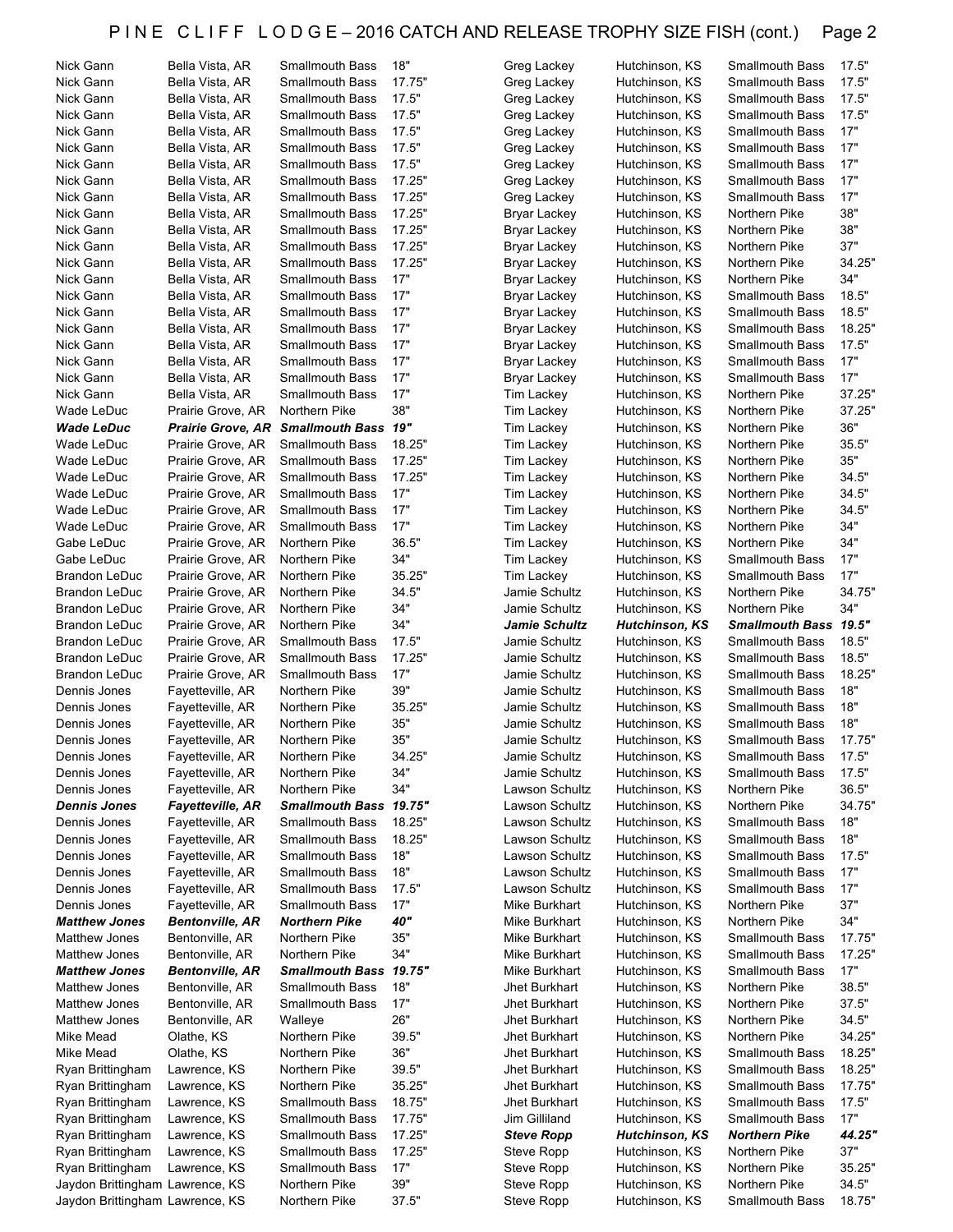| Jaydon Brittingham Lawrence, KS            |                                      | Northern Pike                                    | 35"           | Steve Ropp                                 | Hutchinson, KS                 | <b>Smallmouth Bass</b>                           | 18.5"            |
|--------------------------------------------|--------------------------------------|--------------------------------------------------|---------------|--------------------------------------------|--------------------------------|--------------------------------------------------|------------------|
| Jaydon Brittingham Lawrence, KS            |                                      | <b>Smallmouth Bass</b>                           | 18.25"        | Steve Ropp                                 | Hutchinson, KS                 | <b>Smallmouth Bass</b>                           | 18.25"           |
| Jaydon Brittingham Lawrence, KS            |                                      | <b>Smallmouth Bass</b>                           | 17.5"         | Steve Ropp                                 | Hutchinson, KS                 | <b>Smallmouth Bass</b>                           | 18"              |
| Jaydon Brittingham Lawrence, KS            |                                      | <b>Smallmouth Bass</b>                           | 17"           | Steve Ropp                                 | Hutchinson, KS                 | <b>Smallmouth Bass</b>                           | 17.5"            |
| Russ Branden                               | Topeka, KS                           | Northern Pike                                    | 38"           | Steve Ropp                                 | Hutchinson, KS                 | <b>Smallmouth Bass</b>                           | 17.25"           |
| Russ Branden                               | Topeka, KS                           | Northern Pike                                    | 34.5"         | Steve Ropp                                 | Hutchinson, KS                 | <b>Smallmouth Bass</b>                           | 17.25"           |
| Russ Branden                               | Topeka, KS                           | <b>Smallmouth Bass</b>                           | 17.25"        | Steve Ropp                                 | Hutchinson, KS                 | <b>Smallmouth Bass</b>                           | 17.25"           |
| Russ Branden                               | Topeka, KS                           | <b>Smallmouth Bass</b>                           | 17.25"        | Rob Epp                                    | Hutchinson, KS                 | Northern Pike                                    | 34"              |
| Russ Branden                               | Topeka, KS                           | <b>Smallmouth Bass</b>                           | 17"           | Rob Epp                                    | Hutchinson, KS                 | <b>Smallmouth Bass</b>                           | 18"              |
| <b>Ben Moser</b>                           | Topeka, KS                           | <b>Smallmouth Bass</b>                           | 19.25"        | Rob Epp                                    | Hutchinson, KS                 | <b>Smallmouth Bass</b>                           | 18"              |
| <b>Ben Moser</b>                           | Topeka, KS                           | <b>Smallmouth Bass</b>                           | 18.25"        | Ben Epp                                    | Hutchinson, KS                 | Northern Pike                                    | 36"              |
| <b>Ben Moser</b>                           | Topeka, KS                           | <b>Smallmouth Bass</b>                           | 18"           | Ben Epp                                    | Hutchinson, KS                 | Northern Pike                                    | 35"              |
| <b>Ben Moser</b>                           | Topeka, KS                           | <b>Smallmouth Bass</b>                           | 18"           | Ben Epp                                    | Hutchinson, KS                 | <b>Smallmouth Bass</b>                           | 17.5"            |
| <b>Ben Moser</b>                           | Topeka, KS                           | <b>Smallmouth Bass</b>                           | 18"           | Ben Epp                                    | Hutchinson, KS                 | <b>Smallmouth Bass</b>                           | 17.5"            |
| <b>Ben Moser</b>                           | Topeka, KS                           | <b>Smallmouth Bass</b>                           | 18"           | <b>Andy Barton</b>                         | Colo Springs, CO               | <b>Smallmouth Bass 19"</b>                       |                  |
| <b>Ben Moser</b>                           | Topeka, KS                           | <b>Smallmouth Bass</b>                           | 17.5"         | Andy Barton                                | Colo Springs, CO               | <b>Smallmouth Bass</b>                           | 18"              |
| <b>Ben Moser</b>                           | Topeka, KS                           | <b>Smallmouth Bass</b>                           | 17.5"         | Wyatt Barton                               | Colo Springs, CO               | <b>Smallmouth Bass</b>                           | 17"              |
| <b>Ben Moser</b>                           | Topeka, KS                           | <b>Smallmouth Bass</b>                           | 17.25"        | Tom Barton                                 | Colo Springs, CO               | <b>Smallmouth Bass</b>                           | 17"              |
| <b>Ben Moser</b>                           | Topeka, KS                           | <b>Smallmouth Bass</b>                           | 17"           | <b>Kurt Kruger</b>                         | Milwaukee, WI                  | <b>Smallmouth Bass 20"</b>                       |                  |
| <b>Paul Zingler</b>                        |                                      | So Milwaukee, WI Smallmouth Bass 19.25"          |               | <b>Kurt Kruger</b>                         | Milwaukee, WI                  | <b>Smallmouth Bass 19"</b>                       |                  |
| <b>Paul Zingler</b>                        | So Milwaukee, Wl                     | <b>Smallmouth Bass</b>                           | 19"           | Kurt Kruger                                | Milwaukee, WI                  | <b>Smallmouth Bass</b>                           | 18.75"           |
| Paul Zingler                               | So Milwaukee, WI                     | <b>Smallmouth Bass</b>                           | 18.5"         | Kurt Kruger                                | Milwaukee, WI                  | <b>Smallmouth Bass</b>                           | 18.75"           |
| Paul Zingler                               | So Milwaukee, WI                     | <b>Smallmouth Bass</b>                           | 18.5"         | Kurt Kruger                                | Milwaukee, WI                  | <b>Smallmouth Bass</b>                           | 18.5"            |
| Paul Zingler                               | So Milwaukee, WI                     | <b>Smallmouth Bass</b>                           | 18"           | Kurt Kruger                                | Milwaukee, WI                  | <b>Smallmouth Bass</b>                           | 18.5"            |
| Paul Zingler                               | So Milwaukee, WI                     | <b>Smallmouth Bass</b>                           | 18"           | Kurt Kruger                                | Milwaukee, WI                  | Smallmouth Bass                                  | 18.25"           |
| Paul Zingler                               | So Milwaukee, WI                     | <b>Smallmouth Bass</b>                           | 17.5"         | Kurt Kruger                                | Milwaukee, WI                  | <b>Smallmouth Bass</b>                           | 18.25"           |
| Paul Zingler                               | So Milwaukee, WI                     | <b>Smallmouth Bass</b>                           | 17.5"         | Kurt Kruger                                | Milwaukee, WI                  | <b>Smallmouth Bass</b>                           | 18"              |
| Paul Zingler                               | So Milwaukee, WI                     | <b>Smallmouth Bass</b>                           | 17.5"         | Kurt Kruger                                | Milwaukee, WI                  | <b>Smallmouth Bass</b>                           | 18"              |
| Paul Zingler                               | So Milwaukee, WI                     | <b>Smallmouth Bass</b>                           | 17.25"<br>17" | Kurt Kruger                                | Milwaukee, WI                  | <b>Smallmouth Bass</b>                           | 18"              |
| Paul Zingler                               | So Milwaukee, WI                     | <b>Smallmouth Bass</b>                           | 17"           | Kurt Kruger                                | Milwaukee, WI                  | <b>Smallmouth Bass</b>                           | 17.75"<br>17.75" |
| Paul Zingler                               | So Milwaukee, WI                     | <b>Smallmouth Bass</b><br><b>Smallmouth Bass</b> | 17"           | Kurt Kruger<br>Kurt Kruger                 | Milwaukee, WI                  | <b>Smallmouth Bass</b><br><b>Smallmouth Bass</b> | 17.75"           |
| Paul Zingler<br>Paul Zingler               | So Milwaukee, WI<br>So Milwaukee, WI | <b>Smallmouth Bass</b>                           | 17"           | Kurt Kruger                                | Milwaukee, WI<br>Milwaukee, WI | <b>Smallmouth Bass</b>                           | 17"              |
| Paul Zingler                               | So Milwaukee, WI                     | <b>Smallmouth Bass</b>                           | 17"           |                                            |                                | <b>Smallmouth Bass</b>                           | 17"              |
|                                            |                                      |                                                  |               | Kurt Kruger                                | Milwaukee, WI                  |                                                  |                  |
|                                            |                                      |                                                  |               |                                            |                                |                                                  |                  |
| <b>Travis Stucy</b>                        | So Milwaukee, WI                     | <b>Smallmouth Bass</b>                           | 19.25"        | Kurt Kruger                                | Milwaukee, WI                  | <b>Smallmouth Bass</b>                           | 17"              |
| <b>Travis Stucy</b>                        |                                      | So Milwaukee, WI Smallmouth Bass                 | 19"           | <b>Kurt Kruger</b>                         | Milwaukee, WI                  | <b>Lake Trout</b>                                | 31.25"           |
| <b>Travis Stucy</b>                        |                                      | So Milwaukee, WI Smallmouth Bass 19"             |               | Josh Lanaghan                              | Oshkosh, WI                    | Northern Pike                                    | 34.5"            |
| <b>Travis Stucy</b>                        | So Milwaukee, WI                     | <b>Smallmouth Bass</b>                           | 18.5"         | Josh Lanaghan                              | Oshkosh, Wl                    | <b>Smallmouth Bass</b>                           | 20"              |
| <b>Travis Stucy</b>                        | So Milwaukee, WI                     | <b>Smallmouth Bass</b><br><b>Smallmouth Bass</b> | 17.5"         | Josh Lanaghan                              | Oshkosh, WI                    | <b>Smallmouth Bass</b><br><b>Smallmouth Bass</b> | 18.5"<br>18.5"   |
| <b>Travis Stucy</b><br><b>Travis Stucy</b> | So Milwaukee, WI<br>So Milwaukee, WI | <b>Smallmouth Bass</b>                           | 17.25"<br>17" | Josh Lanaghan                              | Oshkosh, WI<br>Oshkosh, WI     | <b>Smallmouth Bass</b>                           | 18.25"           |
| <b>Travis Stucy</b>                        | So Milwaukee, WI                     | Smallmouth Bass                                  | 17"           | Josh Lanaghan<br>Josh Lanaghan             | Oshkosh, WI                    | Smallmouth Bass                                  |                  |
| Jordan Schlax                              | Milwaukee, WI                        | Northern Pike                                    | 35.5"         | Josh Lanaghan                              | Oshkosh, WI                    | <b>Smallmouth Bass</b>                           | 18"<br>17.75"    |
| Jordan Schlax                              | Milwaukee, WI                        | <b>Smallmouth Bass</b>                           | 18.5"         | Josh Lanaghan                              | Oshkosh, WI                    | <b>Smallmouth Bass</b>                           | 17.75"           |
| Jordan Schlax                              | Milwaukee, WI                        | <b>Smallmouth Bass</b>                           | 17.75"        | Josh Lanaghan                              | Oshkosh, WI                    | <b>Smallmouth Bass</b>                           | 17.5"            |
| Jordan Schlax                              | Milwaukee, WI                        | <b>Smallmouth Bass</b>                           | 17.25"        | Josh Lanaghan                              | Oshkosh, WI                    | <b>Smallmouth Bass</b>                           | 17.5"            |
| Jordan Schlax                              | Milwaukee, WI                        | Smallmouth Bass                                  | 17"           | Josh Lanaghan                              | Oshkosh, WI                    | <b>Smallmouth Bass</b>                           | 17.25"           |
| Jordan Schlax                              | Milwaukee, WI                        | <b>Smallmouth Bass</b>                           | 17"           | Josh Lanaghan                              | Oshkosh, WI                    | <b>Smallmouth Bass</b>                           | 17.25"           |
| Jordan Schlax                              | Milwaukee, WI                        | <b>Smallmouth Bass</b>                           | 17"           | Josh Lanaghan                              | Oshkosh, WI                    | <b>Smallmouth Bass</b>                           | 17.25"           |
| Jordan Schlax                              | Milwaukee, WI                        | <b>Lake Trout</b>                                | 31.5"         | Josh Lanaghan                              | Oshkosh, WI                    | <b>Smallmouth Bass</b>                           | 17.25"           |
| Dave Olson, Jr.                            | Owatonna, MN                         | Northern Pike                                    | 36"           | Josh Lanaghan                              | Oshkosh, WI                    | <b>Smallmouth Bass</b>                           | 17.25"           |
| Luke Sonka                                 | White Bear Lk, MN                    | <b>Smallmouth Bass</b>                           | 17.5"         | Josh Lanaghan                              | Oshkosh, WI                    | <b>Smallmouth Bass</b>                           | 17"              |
| Aaron Johnson                              | Weston, MO                           | Walleye                                          | 28.5"         | Josh Lanaghan                              | Oshkosh, WI                    | <b>Lake Trout</b>                                | 31.5"            |
| Noah Johnson                               | Weston, MO                           | Smallmouth Bass                                  | 17.5"         | <b>Brent Bostic</b>                        | Hurricane, WV                  | Smallmouth Bass 19"                              |                  |
| Angie Bostic                               | Hurricane, WV                        | Smallmouth Bass 19.5"                            |               | <b>Brent Bostic</b>                        | Hurricane, WV                  | <b>Smallmouth Bass 19"</b>                       |                  |
| Angie Bostic                               | Hurricane, WV                        | <b>Smallmouth Bass 19"</b>                       |               | <b>Brent Bostic</b>                        | Hurricane, WV                  | <b>Smallmouth Bass 19"</b>                       |                  |
| <b>Angie Bostic</b>                        | Hurricane, WV                        | Smallmouth Bass 19"                              |               | <b>Brent Bostic</b>                        | Hurricane, WV                  | <b>Smallmouth Bass</b>                           | 18.75"           |
| <b>Angie Bostic</b>                        | Hurricane, WV                        | <b>Smallmouth Bass 19"</b>                       |               | <b>Brent Bostic</b>                        | Hurricane, WV                  | <b>Smallmouth Bass</b>                           | 18.75"           |
| <b>Angie Bostic</b>                        | Hurricane, WV                        | Smallmouth Bass 19"                              |               | <b>Brent Bostic</b>                        | Hurricane, WV                  | <b>Smallmouth Bass</b>                           | 18.75"           |
| Angie Bostic                               | Hurricane, WV                        | <b>Smallmouth Bass</b>                           | 18.75"        | <b>Brent Bostic</b>                        | Hurricane, WV                  | <b>Smallmouth Bass</b>                           | 18.5"            |
| Angie Bostic                               | Hurricane, WV                        | <b>Smallmouth Bass</b>                           | 18.75"        | <b>Brent Bostic</b>                        | Hurricane, WV                  | <b>Smallmouth Bass</b>                           | 18.5"            |
| Angie Bostic                               | Hurricane, WV                        | <b>Smallmouth Bass</b>                           | 18.5"         | <b>Brent Bostic</b>                        | Hurricane, WV                  | <b>Smallmouth Bass</b>                           | 18.25"           |
| Angie Bostic                               | Hurricane, WV                        | <b>Smallmouth Bass</b>                           | 18.5"         | <b>Brent Bostic</b>                        | Hurricane, WV                  | <b>Smallmouth Bass</b>                           | 18.25"           |
| Angie Bostic                               | Hurricane, WV                        | Smallmouth Bass                                  | 18.5"         | <b>Brent Bostic</b>                        | Hurricane, WV                  | <b>Smallmouth Bass</b>                           | 18.25"           |
| Angie Bostic                               | Hurricane, WV                        | <b>Smallmouth Bass</b>                           | 18.25"        | <b>Brent Bostic</b>                        | Hurricane, WV                  | <b>Smallmouth Bass</b>                           | 18.25"           |
| Angie Bostic                               | Hurricane, WV                        | <b>Smallmouth Bass</b>                           | 18.25"        | <b>Brent Bostic</b>                        | Hurricane, WV                  | <b>Smallmouth Bass</b>                           | 18.25"           |
| Angie Bostic                               | Hurricane, WV                        | <b>Smallmouth Bass</b>                           | 18"           | <b>Brent Bostic</b>                        | Hurricane, WV                  | <b>Smallmouth Bass</b>                           | 18.25"           |
| Angie Bostic                               | Hurricane, WV                        | <b>Smallmouth Bass</b>                           | 18"           | <b>Brent Bostic</b>                        | Hurricane, WV                  | <b>Smallmouth Bass</b>                           | 18"              |
| Angie Bostic<br>Angie Bostic               | Hurricane, WV<br>Hurricane, WV       | <b>Smallmouth Bass</b><br><b>Smallmouth Bass</b> | 18"<br>18"    | <b>Brent Bostic</b><br><b>Brent Bostic</b> | Hurricane, WV<br>Hurricane, WV | <b>Smallmouth Bass</b><br><b>Smallmouth Bass</b> | 18"<br>18"       |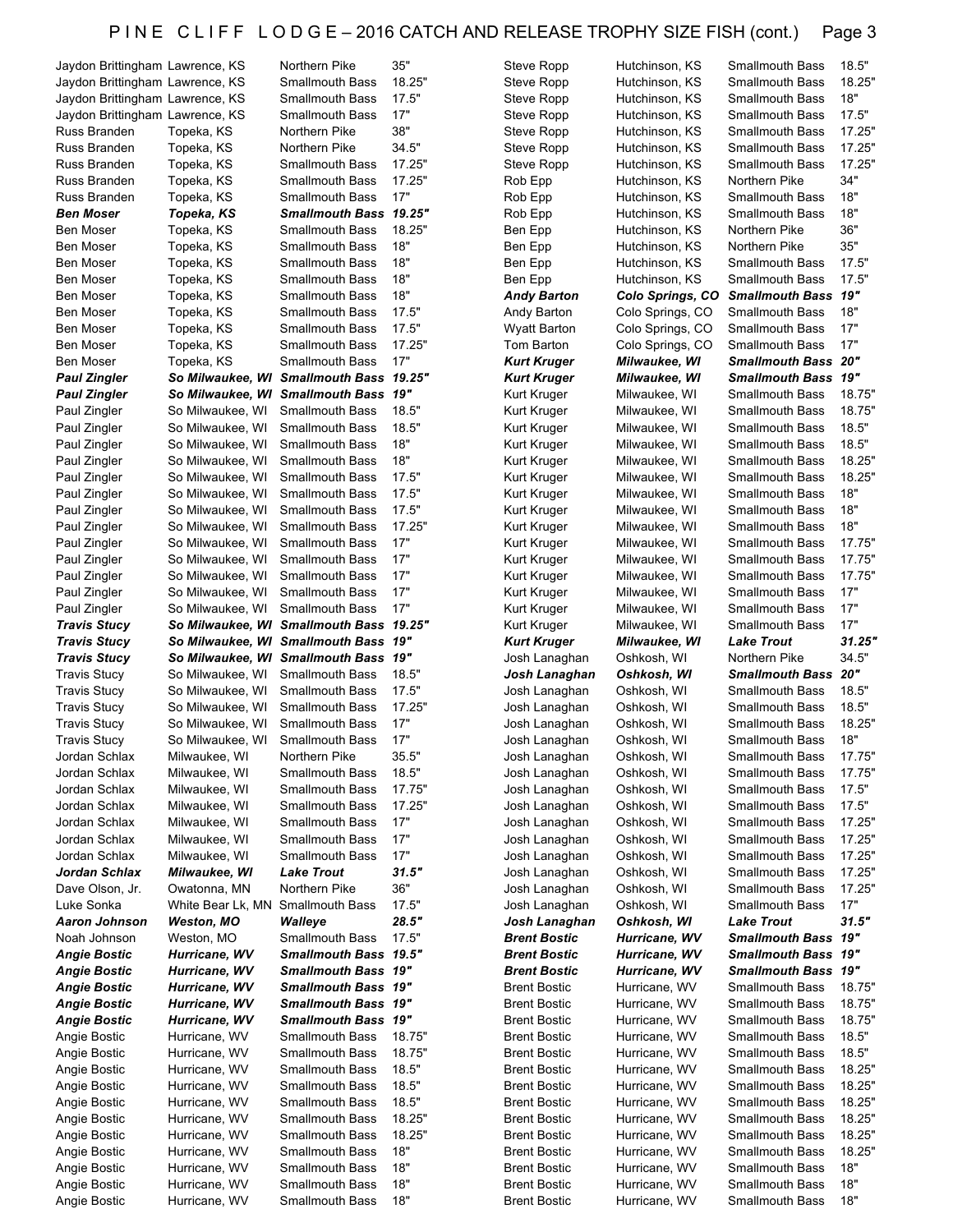| Angie Bostic            | Hurricane, WV | Smallmouth Bass              | 18"    | <b>Brent Bostic</b>         | Hurricane, WV                    | <b>Smallmouth Bass</b>                  | 18"    |
|-------------------------|---------------|------------------------------|--------|-----------------------------|----------------------------------|-----------------------------------------|--------|
| Angie Bostic            | Hurricane, WV | <b>Smallmouth Bass</b>       | 18"    | <b>Brent Bostic</b>         | Hurricane, WV                    | <b>Smallmouth Bass</b>                  | 18"    |
| Angie Bostic            | Hurricane, WV | <b>Smallmouth Bass</b>       | 17.75" | <b>Brent Bostic</b>         | Hurricane, WV                    | <b>Smallmouth Bass</b>                  | 17.75" |
| Angie Bostic            | Hurricane, WV | <b>Smallmouth Bass</b>       | 17.75" | <b>Brent Bostic</b>         | Hurricane, WV                    | <b>Smallmouth Bass</b>                  | 17.75" |
| Angie Bostic            | Hurricane, WV | <b>Smallmouth Bass</b>       | 17.75" | <b>Brent Bostic</b>         | Hurricane, WV                    | <b>Smallmouth Bass</b>                  | 17.75" |
|                         |               |                              | 17.75" |                             |                                  |                                         | 17.75" |
| Angie Bostic            | Hurricane, WV | <b>Smallmouth Bass</b>       |        | <b>Brent Bostic</b>         | Hurricane, WV                    | <b>Smallmouth Bass</b>                  |        |
| Angie Bostic            | Hurricane, WV | <b>Smallmouth Bass</b>       | 17.5"  | <b>Brent Bostic</b>         | Hurricane, WV                    | <b>Smallmouth Bass</b>                  | 17.5"  |
| Angie Bostic            | Hurricane, WV | <b>Smallmouth Bass</b>       | 17.5"  | <b>Brent Bostic</b>         | Hurricane, WV                    | <b>Smallmouth Bass</b>                  | 17.5"  |
| Angie Bostic            | Hurricane, WV | <b>Smallmouth Bass</b>       | 17.5"  | <b>Brent Bostic</b>         | Hurricane, WV                    | <b>Smallmouth Bass</b>                  | 17.5"  |
| Angie Bostic            | Hurricane, WV | <b>Smallmouth Bass</b>       | 17.5"  | <b>Brent Bostic</b>         | Hurricane, WV                    | <b>Smallmouth Bass</b>                  | 17.5"  |
| Angie Bostic            | Hurricane, WV | <b>Smallmouth Bass</b>       | 17.25" | <b>Brent Bostic</b>         | Hurricane, WV                    | <b>Smallmouth Bass</b>                  | 17.5"  |
| Angie Bostic            | Hurricane, WV | <b>Smallmouth Bass</b>       | 17.25" | <b>Brent Bostic</b>         | Hurricane, WV                    | <b>Smallmouth Bass</b>                  | 17.25" |
| Angie Bostic            | Hurricane, WV | <b>Smallmouth Bass</b>       | 17.25" | <b>Brent Bostic</b>         | Hurricane, WV                    | <b>Smallmouth Bass</b>                  | 17.25" |
|                         |               | <b>Smallmouth Bass</b>       |        |                             |                                  |                                         |        |
| Angie Bostic            | Hurricane, WV |                              | 17"    | <b>Brent Bostic</b>         | Hurricane, WV                    | <b>Smallmouth Bass</b>                  | 17.25" |
| Angie Bostic            | Hurricane, WV | <b>Smallmouth Bass</b>       | 17"    | <b>Brent Bostic</b>         | Hurricane, WV                    | <b>Smallmouth Bass</b>                  | 17.25" |
| Angie Bostic            | Hurricane, WV | <b>Smallmouth Bass</b>       | 17"    | <b>Brent Bostic</b>         | Hurricane, WV                    | <b>Smallmouth Bass</b>                  | 17"    |
| Dennis Pilgard          | Decorah, IA   | Northern Pike                | 39.5"  | <b>Brent Bostic</b>         | Hurricane, WV                    | <b>Smallmouth Bass</b>                  | 17"    |
| Dennis Pilgard          | Decorah, IA   | Northern Pike                | 35.5"  | <b>Brent Bostic</b>         | Hurricane, WV                    | <b>Smallmouth Bass</b>                  | 17"    |
| <b>Rick Klein</b>       | Cary, IL      | Northern Pike                | 35"    | <b>Brent Bostic</b>         | Hurricane, WV                    | <b>Smallmouth Bass</b>                  | 17"    |
| <b>Rick Klein</b>       | Cary, IL      | Northern Pike                | 34"    | <b>Brent Bostic</b>         | Hurricane, WV                    | <b>Smallmouth Bass</b>                  | 17"    |
| David Lavoie            | Plymouth, MN  | Northern Pike                | 37"    | <b>Brent Bostic</b>         | Hurricane, WV                    | <b>Smallmouth Bass</b>                  | 17"    |
|                         |               |                              | 36"    |                             |                                  |                                         | 17"    |
| David Lavoie            | Plymouth, MN  | Northern Pike                |        | <b>Brent Bostic</b>         | Hurricane, WV                    | <b>Smallmouth Bass</b>                  |        |
| David Lavoie            | Plymouth, MN  | Northern Pike                | 34.5"  | <b>Brent Bostic</b>         | Hurricane, WV                    | <b>Smallmouth Bass</b>                  | 17"    |
| <b>Gary Fier</b>        | Clinton, IA   | Northern Pike                | 37"    | Mark Meylor                 | Effingham, IL                    | <b>Smallmouth Bass</b>                  | 18.5"  |
| <b>Ted Lancaster</b>    | Hoschton, GA  | Northern Pike                | 34"    | Mark Meylor                 | Effingham, IL                    | Walleye                                 | 26.25" |
| John Durham             | Cibolo, TX    | Smallmouth Bass 19.75"       |        | Jan McIntosh                | Schertz, TX                      | Smallmouth Bass 19"                     |        |
| John Durham             | Cibolo, TX    | Smallmouth Bass 19.25"       |        | Jan McIntosh                | Schertz, TX                      | <b>Smallmouth Bass 19"</b>              |        |
| John Durham             | Cibolo, TX    | Smallmouth Bass 19"          |        | Jan McIntosh                | Schertz, TX                      | <b>Smallmouth Bass</b>                  | 18"    |
|                         | Cibolo, TX    | <b>Smallmouth Bass 19"</b>   |        | Jan McIntosh                | Schertz, TX                      | <b>Smallmouth Bass</b>                  | 18"    |
| John Durham             |               |                              |        |                             |                                  |                                         |        |
| John Durham             | Cibolo, TX    | <b>Smallmouth Bass 19"</b>   |        | Jan McIntosh                | Schertz, TX                      | <b>Smallmouth Bass</b>                  | 18"    |
| John Durham             | Cibolo, TX    | <b>Smallmouth Bass 19"</b>   |        | Jan McIntosh                | Schertz, TX                      | <b>Smallmouth Bass</b>                  | 18"    |
| John Durham             | Cibolo, TX    | <b>Smallmouth Bass</b>       | 18"    | Jan McIntosh                | Schertz, TX                      | <b>Smallmouth Bass</b>                  | 18"    |
| John Durham             | Cibolo, TX    | <b>Smallmouth Bass</b>       | 18"    | Jan McIntosh                | Schertz, TX                      | <b>Smallmouth Bass</b>                  | 18"    |
| John Durham             | Cibolo, TX    | <b>Smallmouth Bass</b>       | 18"    | Jan McIntosh                | Schertz, TX                      | <b>Smallmouth Bass</b>                  | 18"    |
| John Durham             | Cibolo, TX    | <b>Smallmouth Bass</b>       | 18"    | Jan McIntosh                | Schertz, TX                      | <b>Smallmouth Bass</b>                  | 17"    |
| John Durham             | Cibolo, TX    | <b>Smallmouth Bass</b>       | 18"    | Jan McIntosh                | Schertz, TX                      | <b>Smallmouth Bass</b>                  | 17"    |
|                         |               |                              | 18"    |                             |                                  |                                         | 17"    |
| John Durham             | Cibolo, TX    | <b>Smallmouth Bass</b>       |        | Jan McIntosh                | Schertz, TX                      | <b>Smallmouth Bass</b>                  |        |
| John Durham             | Cibolo, TX    | <b>Smallmouth Bass</b>       | 18"    | Jan McIntosh                | Schertz, TX                      | <b>Smallmouth Bass</b>                  | 17"    |
| John Durham             | Cibolo, TX    | <b>Smallmouth Bass</b>       | 17.5"  | Jan McIntosh                | Schertz, TX                      | <b>Smallmouth Bass</b>                  | 17"    |
| John Durham             | Cibolo, TX    | <b>Smallmouth Bass</b>       | 17"    | Jan McIntosh                | Schertz, TX                      | <b>Smallmouth Bass</b>                  | 17"    |
| John Durham             | Cibolo, TX    | <b>Smallmouth Bass</b>       | 17"    | Jan McIntosh                | Schertz, TX                      | <b>Smallmouth Bass</b>                  | 17"    |
| John Durham             | Cibolo, TX    | <b>Smallmouth Bass</b>       | 17"    | Jan McIntosh                | Schertz, TX                      | <b>Smallmouth Bass</b>                  | 17"    |
| John Durham             | Cibolo, TX    | Smallmouth Bass              | $17"$  | Jan McIntosh                | Schertz, TX                      | Smallmouth Bass                         | 17"    |
| John Durham             | Cibolo, TX    | Smallmouth Bass              | 17"    | Jan McIntosh                | Schertz, TX                      | <b>Smallmouth Bass</b>                  | 17"    |
|                         | Cibolo, TX    |                              | 17"    | Jan McIntosh                | Schertz, TX                      |                                         | 17"    |
| John Durham             |               | Smallmouth Bass              |        |                             |                                  | Smallmouth Bass                         |        |
| John Durham             | Cibolo, TX    | <b>Smallmouth Bass</b>       | 17"    | Jan McIntosh                | Schertz, TX                      | <b>Smallmouth Bass</b>                  | 17"    |
| John Durham             | Cibolo, TX    | <b>Smallmouth Bass</b>       | 17"    | Jan McIntosh                | Schertz, TX                      | <b>Smallmouth Bass</b>                  | 17"    |
| John Durham             | Cibolo, TX    | <b>Smallmouth Bass</b>       | 17"    | Jan McIntosh                | Schertz, TX                      | <b>Smallmouth Bass</b>                  | 17"    |
| Jeff Peters             | Austin, TX    | Northern Pike                | 35"    | <b>Ryan Peters</b>          | Austin, TX                       | <b>Smallmouth Bass 19"</b>              |        |
| Jeff Peters             | Austin, TX    | Northern Pike                | 34"    | <b>Ryan Peters</b>          | Austin, TX                       | <b>Smallmouth Bass</b>                  | 18'    |
| Jeff Peters             | Austin, TX    | Northern Pike                | 34"    | <b>Ryan Peters</b>          | Austin, TX                       | <b>Smallmouth Bass</b>                  | 17"    |
| Jeff Peters             | Austin, TX    | <b>Smallmouth Bass</b>       | 18"    | Cynthia Manning             | Waynesville, MO                  | Northern Pike                           | 37.5"  |
|                         |               |                              |        |                             | Waynesville, MO                  | Northern Pike                           |        |
| Jeff Peters             | Austin, TX    | <b>Smallmouth Bass</b>       | 17.5"  | Jessica Manning             |                                  |                                         | 34.5"  |
| Jeff Peters             | Austin, TX    | <b>Smallmouth Bass</b>       | 17"    | <b>Richard Manning</b>      | Waynesville, MO                  | <b>Smallmouth Bass</b>                  | 17.5"  |
| <b>Harland Meiliier</b> | Owatonna, MN  | Smallmouth Bass 19"          |        | <b>Richard Manning</b>      | Waynesville, MO                  | <b>Smallmouth Bass</b>                  | 17.25" |
| Josh Meillier           | Owatonna, MN  | <b>Smallmouth Bass 19"</b>   |        | Deborah Whitmore Warsaw, MO |                                  | Smallmouth Bass                         | 18.75" |
| Josh Meillier           | Owatonna, MN  | <b>Smallmouth Bass</b>       | 17"    | Jake Kassuba                | Mt. Pleasant, MI                 | <b>Smallmouth Bass</b>                  | 18.75" |
| Josh Meillier           | Owatonna, MN  | <b>Smallmouth Bass</b>       | 17"    | Jake Kassuba                | Mt. Pleasant, MI                 | <b>Smallmouth Bass</b>                  | 18.5"  |
| Josh Meillier           | Owatonna, MN  | <b>Smallmouth Bass</b>       | 17"    | <b>Kent Torrence</b>        |                                  | Broken Arrow, OK Smallmouth Bass 19"    |        |
|                         |               |                              |        |                             |                                  |                                         | 19"    |
| <b>Todd Sarnstrom</b>   | Ellsworth, WI | <b>Smallmouth Bass 19.5"</b> |        | <b>Kent Torrence</b>        |                                  | <b>Broken Arrow, OK Smallmouth Bass</b> |        |
| <b>Todd Sarnstrom</b>   | Ellsworth, WI | Smallmouth Bass 19.25"       |        | Kent Torrence               | Broken Arrow, OK Smallmouth Bass |                                         | 18.5"  |
| <b>Todd Sarnstrom</b>   | Ellsworth, WI | Smallmouth Bass 19"          |        | Kent Torrence               | Broken Arrow, OK Smallmouth Bass |                                         | 18.5"  |
| <b>Todd Sarnstrom</b>   | Ellsworth, WI | <b>Smallmouth Bass 19"</b>   |        | Kent Torrence               | Broken Arrow, OK Smallmouth Bass |                                         | 18.25" |
| <b>Todd Sarnstrom</b>   | Ellsworth, WI | <b>Smallmouth Bass 19"</b>   |        | Kent Torrence               | Broken Arrow, OK Smallmouth Bass |                                         | 18"    |
| <b>Todd Sarnstrom</b>   | Ellsworth, WI | <b>Smallmouth Bass</b>       | 18.5"  | Kent Torrence               | Broken Arrow, OK Smallmouth Bass |                                         | 18"    |
| <b>Todd Sarnstrom</b>   | Ellsworth, WI | <b>Smallmouth Bass</b>       | 18.25" | Kent Torrence               | Broken Arrow, OK Smallmouth Bass |                                         | 17.75" |
|                         |               |                              |        |                             |                                  |                                         |        |
| <b>Todd Sarnstrom</b>   | Ellsworth, WI | <b>Smallmouth Bass</b>       | 18.25" | Kent Torrence               | Broken Arrow, OK Smallmouth Bass |                                         | 17.75" |
| <b>Todd Sarnstrom</b>   |               |                              |        |                             |                                  |                                         | 17.5"  |
|                         | Ellsworth, WI | <b>Smallmouth Bass</b>       | 18"    | Kent Torrence               | Broken Arrow, OK Smallmouth Bass |                                         |        |
| <b>Todd Sarnstrom</b>   | Ellsworth, WI | <b>Smallmouth Bass</b>       | 18"    | Kent Torrence               | Broken Arrow, OK Smallmouth Bass |                                         | 17.25" |
| <b>Todd Sarnstrom</b>   | Ellsworth, WI | <b>Smallmouth Bass</b>       | 18"    | Kent Torrence               | Broken Arrow, OK Smallmouth Bass |                                         | 17.25" |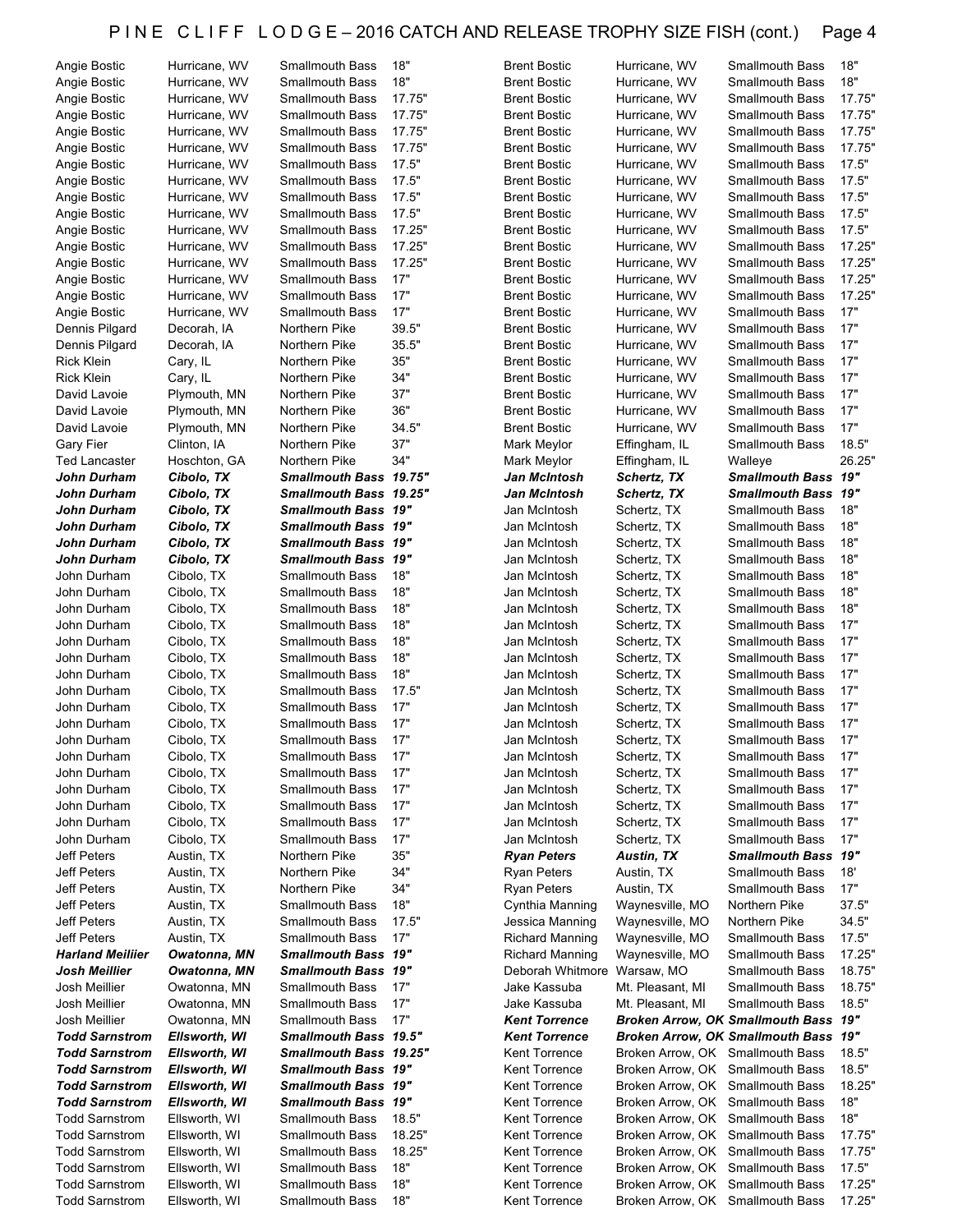| <b>Todd Sarnstrom</b> | Ellsworth, WI   | Smallmouth Bass            | 18"    | <b>Kent Torrence</b>  | Broken Arrow, OK Smallmouth Bass |                                      | 17"    |
|-----------------------|-----------------|----------------------------|--------|-----------------------|----------------------------------|--------------------------------------|--------|
| <b>Todd Sarnstrom</b> | Ellsworth, WI   | <b>Smallmouth Bass</b>     | 18"    | Kent Torrence         | Broken Arrow, OK Smallmouth Bass |                                      | 17"    |
| <b>Todd Sarnstrom</b> | Ellsworth, WI   | <b>Smallmouth Bass</b>     | 18"    | Kent Torrence         | Broken Arrow, OK Smallmouth Bass |                                      | 17"    |
| <b>Todd Sarnstrom</b> | Ellsworth, WI   | <b>Smallmouth Bass</b>     | 17.75" | Kent Torrence         | Broken Arrow, OK Smallmouth Bass |                                      | 17"    |
| <b>Todd Sarnstrom</b> | Ellsworth, WI   | <b>Smallmouth Bass</b>     | 17.75" | Kent Torrence         | Broken Arrow, OK Smallmouth Bass |                                      | 17"    |
| <b>Todd Sarnstrom</b> |                 | <b>Smallmouth Bass</b>     | 17.5"  |                       |                                  | Broken Arrow, OK Smallmouth Bass 19" |        |
|                       | Ellsworth, WI   |                            |        | Jim Auten             |                                  |                                      |        |
| <b>Todd Sarnstrom</b> | Ellsworth, WI   | <b>Smallmouth Bass</b>     | 17.5"  | Jim Auten             |                                  | Broken Arrow, OK Smallmouth Bass 19" |        |
| <b>Todd Sarnstrom</b> | Ellsworth, WI   | <b>Smallmouth Bass</b>     | 17.5"  | Jim Auten             | Broken Arrow, OK Smallmouth Bass |                                      | 18.75" |
| <b>Todd Sarnstrom</b> | Ellsworth, WI   | <b>Smallmouth Bass</b>     | 17.5"  | Jim Auten             | Broken Arrow, OK Smallmouth Bass |                                      | 18.75" |
| <b>Todd Sarnstrom</b> | Ellsworth, WI   | <b>Smallmouth Bass</b>     | 17.5"  | Jim Auten             | Broken Arrow, OK Smallmouth Bass |                                      | 18.75" |
| <b>Todd Sarnstrom</b> | Ellsworth, WI   | <b>Smallmouth Bass</b>     | 17.25" | Jim Auten             | Broken Arrow, OK Smallmouth Bass |                                      | 18.75" |
| <b>Todd Sarnstrom</b> | Ellsworth, WI   | <b>Smallmouth Bass</b>     | 17"    | Jim Auten             | Broken Arrow, OK Smallmouth Bass |                                      | 18.5"  |
| <b>Todd Sarnstrom</b> | Ellsworth, WI   | <b>Smallmouth Bass</b>     | 17"    | Jim Auten             | Broken Arrow, OK Smallmouth Bass |                                      | 18.25" |
| <b>Todd Sarnstrom</b> | Ellsworth, WI   | <b>Smallmouth Bass</b>     | 17"    | Jim Auten             | Broken Arrow, OK Smallmouth Bass |                                      | 18"    |
| <b>Todd Sarnstrom</b> | Ellsworth, WI   | <b>Smallmouth Bass</b>     | 17"    | Jim Auten             | Broken Arrow, OK Smallmouth Bass |                                      | 18"    |
| <b>Todd Sarnstrom</b> | Ellsworth, WI   | <b>Smallmouth Bass</b>     | 17"    | Jim Auten             | Broken Arrow, OK Smallmouth Bass |                                      | 18"    |
| Dean Borchardt        | River Falls, WI | Northern Pike              | 34"    | Jim Auten             | Broken Arrow, OK Smallmouth Bass |                                      | 18"    |
| Dean Borchardt        | River Falls, WI | <b>Smallmouth Bass</b>     | 18"    | Jim Auten             | Broken Arrow, OK Smallmouth Bass |                                      | 17.5"  |
| Dean Borchardt        | River Falls, WI | <b>Smallmouth Bass</b>     | 17.25" | Jim Auten             | Broken Arrow, OK Smallmouth Bass |                                      | 17.5"  |
| Dean Borchardt        | River Falls, WI | <b>Smallmouth Bass</b>     | 17"    | Jim Auten             | Broken Arrow, OK Smallmouth Bass |                                      | 17.5"  |
|                       |                 | Smallmouth Bass 19.5"      |        |                       |                                  |                                      | 17.25" |
| <b>Jeff Klingeman</b> | Goshen, KY      |                            |        | Jim Auten             | Broken Arrow, OK Smallmouth Bass | <b>Smallmouth Bass</b>               |        |
| Jeff Klingeman        | Goshen, KY      | Smallmouth Bass 19.25"     |        | Jim Auten             | Broken Arrow, OK                 |                                      | 17.25" |
| Jeff Klingeman        | Goshen, KY      | Smallmouth Bass 19.25"     |        | Jim Auten             | Broken Arrow, OK Smallmouth Bass |                                      | 17.25" |
| <b>Jeff Klingeman</b> | Goshen, KY      | <b>Smallmouth Bass 19"</b> |        | Jim Auten             | Broken Arrow, OK                 | <b>Smallmouth Bass</b>               | 17"    |
| Jeff Klingeman        | Goshen, KY      | <b>Smallmouth Bass</b>     | 18.5"  | Jim Auten             | Broken Arrow, OK Smallmouth Bass |                                      | 17"    |
| Jeff Klingeman        | Goshen, KY      | <b>Smallmouth Bass</b>     | 18.25" | Eric Klingeman        | Goshen, KY                       | Northern Pike                        | 36"    |
| Jeff Klingeman        | Goshen, KY      | <b>Smallmouth Bass</b>     | 18"    | Eric Klingeman        | Goshen, KY                       | Northern Pike                        | 35"    |
| Jeff Klingeman        | Goshen, KY      | <b>Smallmouth Bass</b>     | 18"    | Eric Klingeman        | Goshen, KY                       | Northern Pike                        | 34"    |
| Jeff Klingeman        | Goshen, KY      | <b>Smallmouth Bass</b>     | 18"    | <b>Eric Klingeman</b> | Goshen, KY                       | <b>Smallmouth Bass 20"</b>           |        |
| Jeff Klingeman        | Goshen, KY      | <b>Smallmouth Bass</b>     | 18"    | <b>Eric Klingeman</b> | Goshen, KY                       | <b>Smallmouth Bass 20"</b>           |        |
| Jeff Klingeman        | Goshen, KY      | <b>Smallmouth Bass</b>     | 18"    | <b>Eric Klingeman</b> | Goshen, KY                       | Smallmouth Bass 19.75"               |        |
| Jeff Klingeman        | Goshen, KY      | <b>Smallmouth Bass</b>     | 17.5"  | <b>Eric Klingeman</b> | Goshen, KY                       | Smallmouth Bass 19.5"                |        |
| Jeff Klingeman        | Goshen, KY      | <b>Smallmouth Bass</b>     | 17.5"  | Eric Klingeman        | Goshen, KY                       | Smallmouth Bass 19.25"               |        |
| Jeff Klingeman        | Goshen, KY      | <b>Smallmouth Bass</b>     | 17"    | <b>Eric Klingeman</b> | Goshen, KY                       | <b>Smallmouth Bass 19"</b>           |        |
|                       | Goshen, KY      | <b>Smallmouth Bass</b>     |        |                       |                                  |                                      | 18.75" |
|                       |                 |                            |        |                       |                                  |                                      |        |
| Jeff Klingeman        |                 |                            | 17"    | Eric Klingeman        | Goshen, KY                       | Smallmouth Bass                      |        |
| Jeff Klingeman        | Goshen, KY      | <b>Smallmouth Bass</b>     | 17"    | Eric Klingeman        | Goshen, KY                       | <b>Smallmouth Bass</b>               | 18.5"  |
| Jeff Klingeman        | Goshen, KY      | <b>Smallmouth Bass</b>     | 17"    | Eric Klingeman        | Goshen, KY                       | <b>Smallmouth Bass</b>               | 18.5"  |
| Jeff Klingeman        | Goshen, KY      | <b>Smallmouth Bass</b>     | 17"    | Eric Klingeman        | Goshen, KY                       | <b>Smallmouth Bass</b>               | 18.25" |
| Jeff Klingeman        | Goshen, KY      | <b>Smallmouth Bass</b>     | 17"    | Eric Klingeman        | Goshen, KY                       | <b>Smallmouth Bass</b>               | 18"    |
| Jeff Klingeman        | Goshen, KY      | <b>Smallmouth Bass</b>     | 17"    | Eric Klingeman        | Goshen, KY                       | <b>Smallmouth Bass</b>               | 18"    |
| Jeff Klingeman        | Goshen, KY      | <b>Smallmouth Bass</b>     | 17"    | Eric Klingeman        | Goshen, KY                       | <b>Smallmouth Bass</b>               | 18"    |
| Jeff Klingeman        | Goshen, KY      | <b>Smallmouth Bass</b>     | 17"    | Eric Klingeman        | Goshen, KY                       | <b>Smallmouth Bass</b>               | 18"    |
| Jeff Klingeman        | Goshen, KY      | Smallmouth Bass            | 17"    | Eric Klingeman        | Goshen, KY                       | Smallmouth Bass                      | 18"    |
| Jeff Klingeman        | Goshen, KY      | <b>Smallmouth Bass</b>     | 17"    | Eric Klingeman        | Goshen, KY                       | Smallmouth Bass                      | 18"    |
| Jeff Klingeman        | Goshen, KY      | <b>Smallmouth Bass</b>     | 17"    | Eric Klingeman        | Goshen, KY                       | Smallmouth Bass                      | 18"    |
| <b>Adam Klingeman</b> | Goshen, KY      | <b>Smallmouth Bass 20"</b> |        | Eric Klingeman        | Goshen, KY                       | <b>Smallmouth Bass</b>               | 17.5"  |
| Adam Klingeman        | Goshen, KY      | Smallmouth Bass 19.5"      |        | Eric Klingeman        | Goshen, KY                       | <b>Smallmouth Bass</b>               | 17.5"  |
| Adam Klingeman        | Goshen, KY      | Smallmouth Bass 19.5"      |        | Eric Klingeman        | Goshen, KY                       | <b>Smallmouth Bass</b>               | 17.5"  |
| <b>Adam Klingeman</b> | Goshen, KY      | Smallmouth Bass 19.25"     |        | Eric Klingeman        | Goshen, KY                       | <b>Smallmouth Bass</b>               | 17.5"  |
| <b>Adam Klingeman</b> | Goshen, KY      | <b>Smallmouth Bass 19"</b> |        | Eric Klingeman        | Goshen, KY                       | <b>Smallmouth Bass</b>               | 17"    |
| <b>Adam Klingeman</b> | Goshen, KY      | Smallmouth Bass 19"        |        | Eric Klingeman        | Goshen, KY                       | <b>Smallmouth Bass</b>               | 17"    |
| Adam Klingeman        | Goshen, KY      | <b>Smallmouth Bass</b>     | 18.5"  | Eric Klingeman        | Goshen, KY                       | <b>Smallmouth Bass</b>               | 17"    |
| Adam Klingeman        | Goshen, KY      | <b>Smallmouth Bass</b>     | 18.5"  | Eric Klingeman        | Goshen, KY                       | <b>Smallmouth Bass</b>               | 17"    |
| Adam Klingeman        | Goshen, KY      | <b>Smallmouth Bass</b>     | 18.5"  | Eric Klingeman        | Goshen, KY                       | <b>Smallmouth Bass</b>               | 17"    |
| Adam Klingeman        | Goshen, KY      | <b>Smallmouth Bass</b>     | 18.25" | Eric Klingeman        |                                  | <b>Smallmouth Bass</b>               | 17"    |
|                       |                 |                            |        |                       | Goshen, KY                       |                                      |        |
| Adam Klingeman        | Goshen, KY      | <b>Smallmouth Bass</b>     | 18.25" | Don Dahl              | Indianapolis, IN                 | <b>Smallmouth Bass</b>               | 17"    |
| Adam Klingeman        | Goshen, KY      | <b>Smallmouth Bass</b>     | 18.25" | Don Dahl              | Indianapolis, IN                 | <b>Smallmouth Bass</b>               | 17"    |
| Adam Klingeman        | Goshen, KY      | <b>Smallmouth Bass</b>     | 18.25" | <b>Bob Bowman</b>     | Louisville, KY                   | Northern Pike                        | 36"    |
| Adam Klingeman        | Goshen, KY      | Smallmouth Bass            | 18"    | Bob Bowman            | <b>Louisville, KY</b>            | Smallmouth Bass 19.5"                |        |
| Adam Klingeman        | Goshen, KY      | Smallmouth Bass            | 18"    | <b>Bob Bowman</b>     | Louisville, KY                   | <b>Smallmouth Bass 19"</b>           |        |
| Adam Klingeman        | Goshen, KY      | <b>Smallmouth Bass</b>     | 18"    | <b>Bob Bowman</b>     | Louisville, KY                   | <b>Smallmouth Bass</b>               | 18"    |
| Adam Klingeman        | Goshen, KY      | <b>Smallmouth Bass</b>     | 18"    | <b>Bob Bowman</b>     | Louisville, KY                   | <b>Smallmouth Bass</b>               | 18"    |
| Adam Klingeman        | Goshen, KY      | <b>Smallmouth Bass</b>     | 17.5"  | <b>Bob Bowman</b>     | Louisville, KY                   | <b>Smallmouth Bass</b>               | 18"    |
| Adam Klingeman        | Goshen, KY      | <b>Smallmouth Bass</b>     | 17.5"  | Bob Bowman            | Louisville, KY                   | <b>Smallmouth Bass</b>               | 17"    |
| Adam Klingeman        | Goshen, KY      | <b>Smallmouth Bass</b>     | 17.5"  | <b>Bob Bowman</b>     | Louisville, KY                   | <b>Smallmouth Bass</b>               | 17"    |
| Adam Klingeman        | Goshen, KY      | <b>Smallmouth Bass</b>     | 17.5"  | <b>Bob Bowman</b>     | Louisville, KY                   | <b>Smallmouth Bass</b>               | 17"    |
| Adam Klingeman        | Goshen, KY      | <b>Smallmouth Bass</b>     | 17.5"  | <b>Bob Bowman</b>     | Louisville, KY                   | <b>Smallmouth Bass</b>               | 17"    |
| Adam Klingeman        | Goshen, KY      | <b>Smallmouth Bass</b>     | 17.25" | <b>Bob Bowman</b>     | Louisville, KY                   | <b>Smallmouth Bass</b>               | 17"    |
| Adam Klingeman        | Goshen, KY      | <b>Smallmouth Bass</b>     | 17"    | <b>Bob Bowman</b>     | Louisville, KY                   | <b>Smallmouth Bass</b>               | 17"    |
| Adam Klingeman        | Goshen, KY      | <b>Smallmouth Bass</b>     | 17"    | <b>Bob Bowman</b>     | Louisville, KY                   | <b>Smallmouth Bass</b>               | 17"    |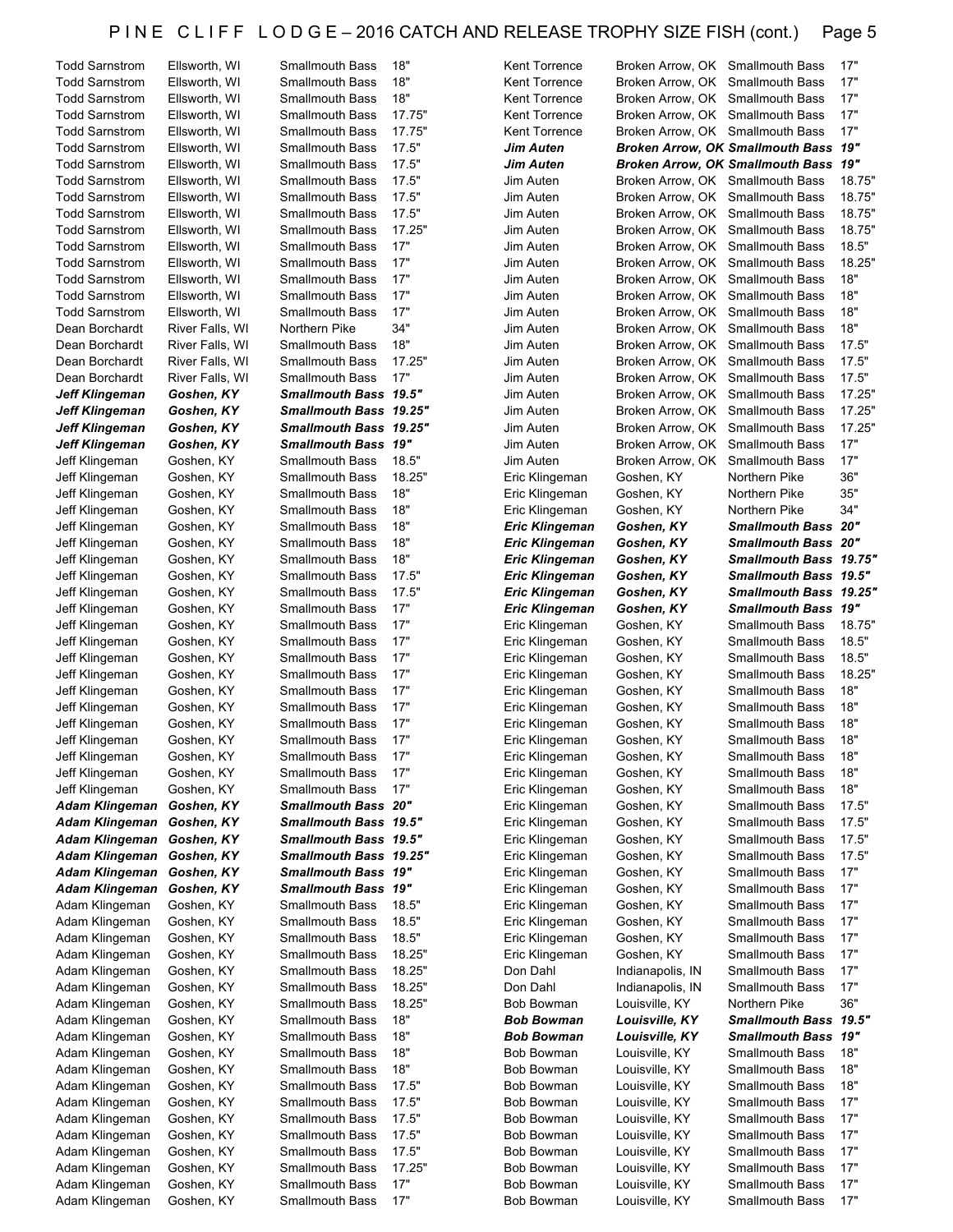| Adam Klingeman            |
|---------------------------|
|                           |
|                           |
| Adam Klingeman            |
| <b>Kevin Austin</b>       |
| <b>Kevin Austin</b>       |
|                           |
| Kevin Austin              |
| Kevin Austin              |
|                           |
| Kevin Austin              |
| Kevin Austin              |
|                           |
| Kevin Austin              |
| Kevin Austin              |
|                           |
| Kevin Austin              |
| Kevin Austin              |
| <b>Richard Good</b>       |
|                           |
| <b>Richard Good</b>       |
| <b>Richard Good</b>       |
|                           |
| <b>Richard Good</b>       |
| <b>Richard Good</b>       |
|                           |
| <b>Richard Good</b>       |
| Richard Good              |
|                           |
| Mark Bartman              |
| Mark Bartman              |
|                           |
| Mark Bartman              |
| Nate Bartman              |
|                           |
| <b>Bill Blake</b>         |
| <b>Bill Blake</b>         |
|                           |
| <b>Bill Blake</b>         |
| Bill Blake                |
|                           |
| Jeff McKinley             |
| Jeff McKinley             |
| Rusty Brown               |
|                           |
| <b>Bob Langston</b>       |
| David Metzger             |
|                           |
| David Metzger             |
| Peter Gerstle             |
|                           |
| Peter Gerstle             |
| Peter Gerstle             |
|                           |
| Peter Gerstle             |
| Peter Gerstle             |
| Peter Gerstle             |
|                           |
| <b>Steve Gross</b>        |
|                           |
|                           |
| <b>Pat Connolly</b>       |
|                           |
| Pat Connolly              |
| <b>Matt Mesa</b>          |
| Matt Mesa                 |
|                           |
| Matt Mesa                 |
| Matt Mesa                 |
|                           |
| <b>Grant Fischer</b>      |
| <b>Grant Fischer</b>      |
| <b>Terry Minnick</b>      |
|                           |
| <b>Terry Minnick</b>      |
| <b>Terry Minnick</b>      |
|                           |
| Paul Walther              |
| Richard Sturtevant        |
|                           |
| <b>Richard Sturtevant</b> |
| Derek Card                |
|                           |
| Derek Card                |
| Derek Card                |
| Derek Card                |
|                           |
| Derek Card                |
| Derek Card                |
|                           |
| Derek Card                |
| Derek Card                |
|                           |
| Derek Card                |
| Tonya Card                |
|                           |
| Tonya Card                |
| <b>Tonya Card</b>         |
|                           |
| Don Kleinschmidt          |
| Tom Gushard               |
| John Gushard              |

| Adam Klingeman                    | Goshen, KY                        | Smallmouth Bass            | 17"           | <b>Marilyn Bowman</b>  | Louisville, KY     | <b>Smallmouth Bass 19"</b>    |        |
|-----------------------------------|-----------------------------------|----------------------------|---------------|------------------------|--------------------|-------------------------------|--------|
| Adam Klingeman                    | Goshen, KY                        | <b>Smallmouth Bass</b>     | 17"           | Marilyn Bowman         | Louisville, KY     | <b>Smallmouth Bass</b>        | 18"    |
| Kevin Austin                      | Tonganoxie, KS                    | <b>Smallmouth Bass 19"</b> |               | Marilyn Bowman         | Louisville, KY     | <b>Smallmouth Bass</b>        | 17"    |
| Kevin Austin                      | Tonganoxie, KS                    | Smallmouth Bass 19"        |               | Marilyn Bowman         | Louisville, KY     | <b>Smallmouth Bass</b>        | 17"    |
| Kevin Austin                      | Tonganoxie, KS                    | Smallmouth Bass            | 18"           | Marilyn Bowman         | Louisville, KY     | <b>Smallmouth Bass</b>        | 17"    |
| Kevin Austin                      | Tonganoxie, KS                    | <b>Smallmouth Bass</b>     | 18"           | Jim Wishart            | Wichita, KS        | Smallmouth Bass 19"           |        |
| Kevin Austin                      | Tonganoxie, KS                    | <b>Smallmouth Bass</b>     | 17.5"         | Jim Wishart            | Wichita, KS        | <b>Smallmouth Bass</b>        | 18"    |
| Kevin Austin                      | Tonganoxie, KS                    | Smallmouth Bass            | 17.5"         | Jim Wishart            | Wichita, KS        | <b>Smallmouth Bass</b>        | 18"    |
| Kevin Austin                      | Tonganoxie, KS                    | Smallmouth Bass            | 17.25"        | Jim Wishart            | Wichita, KS        | <b>Smallmouth Bass</b>        | 17.75" |
| Kevin Austin                      | Tonganoxie, KS                    | Smallmouth Bass            | 17"           | Jim Wishart            | Wichita, KS        | <b>Smallmouth Bass</b>        | 17.75" |
|                                   |                                   |                            | 17"           |                        |                    | <b>Smallmouth Bass</b>        |        |
| Kevin Austin                      | Tonganoxie, KS                    | Smallmouth Bass            |               | Jim Wishart            | Wichita, KS        |                               | 17.5"  |
| Kevin Austin                      | Tonganoxie, KS                    | Smallmouth Bass            | 17"           | Jim Wishart            | Wichita, KS        | <b>Smallmouth Bass</b>        | 17.25" |
| Richard Good                      | Topeka, KS                        | <b>Smallmouth Bass 19"</b> |               | Jim Wishart            | Wichita, KS        | <b>Smallmouth Bass</b>        | 17"    |
| <b>Richard Good</b>               | Topeka, KS                        | Smallmouth Bass            | 18"           | <b>Rick Hodam</b>      | Lansing, KS        | Smallmouth Bass 19.5"         |        |
| Richard Good                      | Topeka, KS                        | Smallmouth Bass            | 18"           | Rick Hodam             | Lansing, KS        | <b>Smallmouth Bass</b>        | 17.5"  |
| Richard Good                      | Topeka, KS                        | Smallmouth Bass            | 18"           | <b>Rick Rogers</b>     | Lansing, KS        | <b>Smallmouth Bass</b>        | 17"    |
| Richard Good                      | Topeka, KS                        | Smallmouth Bass            | 18"           | <b>Dave Anderson</b>   | Leavenworth, KS    | Smallmouth Bass 19.5"         |        |
| Richard Good                      | Topeka, KS                        | Smallmouth Bass            | 17.75"        | <b>Tom Smiley</b>      | Rantoul, IL        | Northern Pike                 | 36"    |
| <b>Richard Good</b>               | Topeka, KS                        | <b>Smallmouth Bass</b>     | 17.75"        | <b>Tom Smiley</b>      | <b>Rantoul, IL</b> | Smallmouth Bass 19.25"        |        |
| Mark Bartman                      | Scottsburg, IN                    | Smallmouth Bass            | 18.25"        | <b>Tom Smiley</b>      | <b>Rantoul, IL</b> | <b>Smallmouth Bass 19.25"</b> |        |
| Mark Bartman                      | Scottsburg, IN                    | <b>Smallmouth Bass</b>     | 18"           | <b>Tom Smiley</b>      | <b>Rantoul, IL</b> | Smallmouth Bass 19.25"        |        |
| Mark Bartman                      | Scottsburg, IN                    | <b>Smallmouth Bass</b>     | 18"           | <b>Tom Smiley</b>      | Rantoul, IL        | <b>Smallmouth Bass</b>        | 18.5"  |
| Nate Bartman                      | Scottsburg, IN                    | Northern Pike              | 34"           | <b>Tom Smiley</b>      | Rantoul, IL        | <b>Smallmouth Bass</b>        | 18.5"  |
| <b>Bill Blake</b>                 | Overland Park, KS Northern Pike   |                            | 38"           | <b>Tom Smiley</b>      | Rantoul, IL        | <b>Smallmouth Bass</b>        | 18.5"  |
| Bill Blake                        | Overland Park, KS Smallmouth Bass |                            | 18            | <b>Tom Smiley</b>      | Rantoul, IL        | <b>Smallmouth Bass</b>        | 18.5"  |
| Bill Blake                        | Overland Park, KS Smallmouth Bass |                            | 17.5"         | <b>Tom Smiley</b>      | Rantoul, IL        | <b>Smallmouth Bass</b>        | 18.5"  |
| Bill Blake                        | Overland Park, KS Smallmouth Bass |                            | 17"           | <b>Tom Smiley</b>      | Rantoul, IL        | <b>Smallmouth Bass</b>        | 18"    |
| Jeff McKinley                     | Mission, KS                       | Northern Pike              | 34"           | <b>Tom Smiley</b>      | Rantoul, IL        | <b>Smallmouth Bass</b>        | 18"    |
| Jeff McKinley                     | Mission, KS                       | Smallmouth Bass            | 17.5"         | <b>Tom Smiley</b>      | Rantoul, IL        | <b>Smallmouth Bass</b>        | 18"    |
| Rusty Brown                       | Olathe, KS                        | Northern Pike              | 37.5"         | <b>Tom Smiley</b>      | Rantoul, IL        | <b>Smallmouth Bass</b>        | 18"    |
| <b>Bob Langston</b>               | Ada, OK                           | Smallmouth Bass            | 17"           | <b>Tom Smiley</b>      | Rantoul, IL        | <b>Smallmouth Bass</b>        | 18"    |
| David Metzger                     | Louisville, KY                    | Smallmouth Bass            | 17.25"        | <b>Tom Smiley</b>      | Rantoul, IL        | <b>Smallmouth Bass</b>        | 18"    |
| David Metzger                     | Louisville, KY                    | Smallmouth Bass            | 17.25"        | <b>Tom Smiley</b>      | Rantoul, IL        | <b>Smallmouth Bass</b>        | 18"    |
| Peter Gerstle                     | Prospect, KY                      | Northern Pike              | 36.5"         | <b>Tom Smiley</b>      | Rantoul, IL        | <b>Smallmouth Bass</b>        | 18"    |
| Peter Gerstle                     | Prospect, KY                      | Northern Pike              | 36"           | <b>Tom Smiley</b>      | Rantoul, IL        | <b>Smallmouth Bass</b>        | 17.5"  |
| Peter Gerstle                     | Prospect, KY                      | Northern Pike              | 34"           | <b>Tom Smiley</b>      | Rantoul, IL        | <b>Smallmouth Bass</b>        | 17.5"  |
| Peter Gerstle                     | Prospect, KY                      | <b>Smallmouth Bass 19"</b> |               | <b>Tom Smiley</b>      | Rantoul, IL        | <b>Smallmouth Bass</b>        | 17.5"  |
| Peter Gerstle                     | Prospect, KY                      | <b>Smallmouth Bass</b>     | 17"           | <b>Tom Smiley</b>      | Rantoul, IL        | <b>Smallmouth Bass</b>        | 17.5"  |
| Peter Gerstle                     | Prospect, KY                      | <b>Smallmouth Bass</b>     | 17"           | <b>Tom Smiley</b>      | Rantoul, IL        | <b>Smallmouth Bass</b>        | 17.5"  |
| Steve Gross                       | Louisville, KY                    | <b>Smallmouth Bass</b>     | 17.75"        | <b>Tom Smiley</b>      | Rantoul, IL        | <b>Smallmouth Bass</b>        | 17.5"  |
| Pat Connolly                      | Underwood, WA                     | <b>Lake Trout</b>          | 33"           | <b>Tom Smiley</b>      | Rantoul, IL        | <b>Smallmouth Bass</b>        | 17.5"  |
| Pat Connolly                      | Underwood, WA                     | Northern Pike              | 37"           | <b>Tom Smiley</b>      | Rantoul, IL        | <b>Smallmouth Bass</b>        | 17.5"  |
| Matt Mesa                         | Hood River, OR                    | Smallmouth Bass 19.25'     |               | <b>Tom Smiley</b>      | Rantoul, IL        | Smallmouth Bass               | 17.5"  |
| Matt Mesa                         | Hood River, OR                    | Smallmouth Bass            | 18.25"        | <b>Tom Smiley</b>      | Rantoul, IL        | <b>Smallmouth Bass</b>        | 17.5"  |
| Matt Mesa                         | Hood River, OR                    | Smallmouth Bass            | 17.5"         | <b>Tom Smiley</b>      | Rantoul, IL        | <b>Smallmouth Bass</b>        | 17.5"  |
| Matt Mesa                         | Hood River, OR                    | Smallmouth Bass            | 17.5"         | <b>Tom Smiley</b>      |                    | <b>Smallmouth Bass</b>        | 17"    |
| Grant Fischer                     | Commerce Twp, MI Northern Pike    |                            | 34.25"        | <b>Tom Smiley</b>      | Rantoul, IL        | <b>Smallmouth Bass</b>        | 17"    |
|                                   |                                   |                            |               |                        | Rantoul, IL        |                               |        |
| Grant Fischer                     | Commerce Twp, MI Smallmouth Bass  |                            | 18.75"<br>18" | <b>Tom Smiley</b>      | Rantoul, IL        | <b>Smallmouth Bass</b>        | 17"    |
| Terry Minnick                     | Newport News, VA Smallmouth Bass  |                            |               | Duane Smiley           | Syracuse, NY       | <b>Smallmouth Bass</b>        | 18"    |
| <b>Terry Minnick</b>              | Newport News, VA Smallmouth Bass  |                            | 18"           | Duane Smiley           | Syracuse, NY       | <b>Smallmouth Bass</b>        | 17"    |
| Terry Minnick                     | Newport News, VA Smallmouth Bass  |                            | 17.5"         | Duane Smiley           | Syracuse, NY       | <b>Smallmouth Bass</b>        | 17"    |
| Paul Walther                      | Culpeper, VA                      | Smallmouth Bass            | 18.5"         | Duane Smiley           | Syracuse, NY       | <b>Smallmouth Bass</b>        | 17"    |
| Richard Sturtevant Free Union, VA |                                   | <b>Smallmouth Bass</b>     | 17"           | Duane Smiley           | Syracuse, NY       | <b>Smallmouth Bass</b>        | 17"    |
| Richard Sturtevant Free Union, VA |                                   | <b>Smallmouth Bass</b>     | 17"           | <b>Duane Smiley</b>    | Syracuse, NY       | <b>Smallmouth Bass</b>        | 17"    |
| Derek Card                        | Lake Worth, FL                    | Smallmouth Bass            | 18"           | Duane Smiley           | Syracuse, NY       | <b>Smallmouth Bass</b>        | 17"    |
| Derek Card                        | Lake Worth, FL                    | <b>Smallmouth Bass</b>     | 18"           | Richard Lyon           | Hudson, OH         | Northern Pike                 | 35.5"  |
| Derek Card                        | Lake Worth, FL                    | <b>Smallmouth Bass</b>     | 18"           | Bruce Lyon             | Carrollton, GA     | Northern Pike                 | 35"    |
| Derek Card                        | Lake Worth, FL                    | <b>Smallmouth Bass</b>     | 18"           | <b>Gary Rowland</b>    | Bella Vista, AR    | <b>Smallmouth Bass</b>        | 19"    |
| Derek Card                        | Lake Worth, FL                    | Smallmouth Bass            | 17"           | Chip Hall              | Elyria, OH         | Northern Pike                 | 38"    |
| Derek Card                        | Lake Worth, FL                    | <b>Smallmouth Bass</b>     | 17"           | Lawrence Hall          | Elyria, OH         | Northern Pike                 | 35.5"  |
| Derek Card                        | Lake Worth, FL                    | <b>Smallmouth Bass</b>     | 17"           | Lawrence Hall          | Elyria, OH         | Northern Pike                 | 35"    |
| Derek Card                        | Lake Worth, FL                    | <b>Smallmouth Bass</b>     | 17"           | Lawrence Hall          | Elyria, OH         | Northern Pike                 | 34"    |
| Derek Card                        | Lake Worth, FL                    | Smallmouth Bass            | 17"           | <b>Scott Repenning</b> | Bradenton, FL      | Northern Pike                 | 38.5"  |
| Tonya Card                        | Lake Worth, FL                    | Northern Pike              | 35.75"        | Scott Repenning        | Bradenton, FL      | Northern Pike                 | 38"    |
| Tonya Card                        | Lake Worth, FL                    | Smallmouth Bass            | 17.25"        | <b>Scott Repenning</b> | Bradenton, FL      | Northern Pike                 | 34.5"  |
| Tonya Card                        | Lake Worth, FL                    | Smallmouth Bass            | 17"           | <b>Scott Repenning</b> | Bradenton, FL      | Northern Pike                 | 34"    |
| Don Kleinschmidt                  | Long Lake, MN                     | Smallmouth Bass            | 17"           | <b>Scott Repenning</b> | Bradenton, FL      | Northern Pike                 | 34"    |
| Tom Gushard                       | Lincoln, NE                       | Northern Pike              | 34"           | Jeff Repenning         | Bradenton, FL      | Northern Pike                 | 34"    |
| John Gushard                      | Lincoln, NE                       | Smallmouth Bass            | 18"           | Russ Repenning         | Youngstown, OH     | Northern Pike                 | 34.5"  |
| Dulon Cuchord                     | $line$ NE                         | Smollmouth Rocc            | 19 25"        | <b>Pucc Poponning</b>  | Voungetown OH      | Northorn Diko                 | 21"    |

| """""<br>,,,,,,,,    |            |
|----------------------|------------|
| Marilyn Bowman       | Loui       |
| Marilyn Bowman       | Loui       |
| Marilyn Bowman       | Loui       |
| Marilyn Bowman       | Loui       |
|                      |            |
| <b>Jim Wishart</b>   | <b>Wic</b> |
| Jim Wishart          | Wicł       |
| Jim Wishart          | Wicł       |
| Jim Wishart          | Wich       |
| Jim Wishart          | Wicł       |
| Jim Wishart          | Wich       |
| Jim Wishart          | Wich       |
| Jim Wishart          | Wich       |
|                      |            |
| <b>Rick Hodam</b>    | Lan:       |
| <b>Rick Hodam</b>    | Lans       |
| <b>Rick Rogers</b>   | Lans       |
| <b>Dave Anderson</b> | Lea        |
| Tom Smiley           | Rant       |
| <b>Tom Smiley</b>    | Ran        |
| <b>Tom Smiley</b>    | Ran        |
| <b>Tom Smiley</b>    | Ran        |
|                      |            |
| <b>Tom Smiley</b>    | Rant       |
| Tom Smiley           | Rant       |
| Tom Smiley           | Rant       |
| Tom Smiley           | Rant       |
| <b>Tom Smiley</b>    | Rant       |
| Tom Smiley           | Rant       |
| Tom Smiley           | Rant       |
| <b>Tom Smiley</b>    |            |
|                      | Rant       |
| <b>Tom Smiley</b>    | Rant       |
| Tom Smiley           | Rant       |
| Tom Smiley           | Rant       |
| Tom Smiley           | Rant       |
| Tom Smiley           | Rant       |
| Tom Smiley           | Rant       |
| <b>Tom Smiley</b>    | Rant       |
|                      |            |
| <b>Tom Smiley</b>    | Rant       |
| <b>Tom Smiley</b>    | Rant       |
| Tom Smiley           | Rant       |
| Tom Smiley           | Rant       |
| <b>Tom Smiley</b>    | Rant       |
| <b>Tom Smiley</b>    | Rant       |
| <b>Tom Smiley</b>    | Rant       |
| <b>Tom Smiley</b>    | Rant       |
|                      |            |
| <b>Tom Smiley</b>    | Rant       |
| <b>Tom Smiley</b>    | Rant       |
| <b>Tom Smiley</b>    | Rant       |
| Tom Smiley           | Rant       |
| Duane Smiley         | Syra       |
| Duane Smiley         | Syra       |
| Duane Smiley         | Syra       |
| Duane Smiley         | Syra       |
|                      |            |
| Duane Smiley         | Syra       |
| Duane Smiley         | Syra       |
| Duane Smiley         | Syra       |
| Richard Lyon         | Hud:       |
| <b>Bruce Lyon</b>    | Carr       |
| <b>Gary Rowland</b>  | Bell       |
| Chip Hall            | Elyri      |
| Lawrence Hall        | Elyri      |
|                      |            |
| Lawrence Hall        | Elyri      |
| Lawrence Hall        | Elyri      |
| Scott Repenning      | Brac       |
| Scott Repenning      | Brac       |
| Scott Repenning      | Brac       |
| Scott Repenning      | Brac       |
| Scott Repenning      | Brac       |
| Jeff Repenning       | Brac       |
|                      |            |
| Russ Repenning       | Your       |
| Russ Repenning       | You        |

| Adam Klingeman                    | Goshen, KY                        | <b>Smallmouth Bass</b>     | 17"    | <b>Marilyn Bowman</b> | Louisville, KY     | <b>Smallmouth Bass 19"</b> |      |
|-----------------------------------|-----------------------------------|----------------------------|--------|-----------------------|--------------------|----------------------------|------|
| Adam Klingeman                    | Goshen, KY                        | <b>Smallmouth Bass</b>     | 17"    | Marilyn Bowman        | Louisville, KY     | <b>Smallmouth Bass</b>     | 18"  |
| <b>Kevin Austin</b>               | Tonganoxie, KS                    | <b>Smallmouth Bass 19"</b> |        | Marilyn Bowman        | Louisville, KY     | <b>Smallmouth Bass</b>     | 17"  |
| <b>Kevin Austin</b>               | <b>Tonganoxie, KS</b>             | <b>Smallmouth Bass 19"</b> |        | Marilyn Bowman        | Louisville, KY     | <b>Smallmouth Bass</b>     | 17"  |
|                                   |                                   |                            |        |                       |                    |                            | 17"  |
| Kevin Austin                      | Tonganoxie, KS                    | <b>Smallmouth Bass</b>     | 18"    | Marilyn Bowman        | Louisville, KY     | <b>Smallmouth Bass</b>     |      |
| Kevin Austin                      | Tonganoxie, KS                    | <b>Smallmouth Bass</b>     | 18"    | Jim Wishart           | Wichita, KS        | Smallmouth Bass 19"        |      |
| Kevin Austin                      | Tonganoxie, KS                    | <b>Smallmouth Bass</b>     | 17.5"  | Jim Wishart           | Wichita, KS        | <b>Smallmouth Bass</b>     | 18"  |
| Kevin Austin                      | Tonganoxie, KS                    | <b>Smallmouth Bass</b>     | 17.5"  | Jim Wishart           | Wichita, KS        | <b>Smallmouth Bass</b>     | 18"  |
| Kevin Austin                      | Tonganoxie, KS                    | <b>Smallmouth Bass</b>     | 17.25" | Jim Wishart           | Wichita, KS        | <b>Smallmouth Bass</b>     | 17.  |
| Kevin Austin                      | Tonganoxie, KS                    | <b>Smallmouth Bass</b>     | 17"    | Jim Wishart           | Wichita, KS        | <b>Smallmouth Bass</b>     | 17.  |
| Kevin Austin                      | Tonganoxie, KS                    | <b>Smallmouth Bass</b>     | 17"    | Jim Wishart           | Wichita, KS        | <b>Smallmouth Bass</b>     | 17.5 |
| Kevin Austin                      | Tonganoxie, KS                    | <b>Smallmouth Bass</b>     | 17"    | Jim Wishart           | Wichita, KS        | <b>Smallmouth Bass</b>     | 17.2 |
| <b>Richard Good</b>               | Topeka, KS                        | Smallmouth Bass 19"        |        | Jim Wishart           | Wichita, KS        | <b>Smallmouth Bass</b>     | 17"  |
| <b>Richard Good</b>               |                                   | <b>Smallmouth Bass</b>     | 18"    | <b>Rick Hodam</b>     |                    | <b>Smallmouth Bass 19.</b> |      |
|                                   | Topeka, KS                        |                            |        |                       | Lansing, KS        |                            |      |
| <b>Richard Good</b>               | Topeka, KS                        | <b>Smallmouth Bass</b>     | 18"    | <b>Rick Hodam</b>     | Lansing, KS        | <b>Smallmouth Bass</b>     | 17.5 |
| <b>Richard Good</b>               | Topeka, KS                        | <b>Smallmouth Bass</b>     | 18"    | <b>Rick Rogers</b>    | Lansing, KS        | <b>Smallmouth Bass</b>     | 17"  |
| <b>Richard Good</b>               | Topeka, KS                        | <b>Smallmouth Bass</b>     | 18"    | <b>Dave Anderson</b>  | Leavenworth, KS    | Smallmouth Bass 19.        |      |
| <b>Richard Good</b>               | Topeka, KS                        | <b>Smallmouth Bass</b>     | 17.75" | <b>Tom Smiley</b>     | Rantoul, IL        | Northern Pike              | 36"  |
| <b>Richard Good</b>               | Topeka, KS                        | <b>Smallmouth Bass</b>     | 17.75" | <b>Tom Smiley</b>     | <b>Rantoul, IL</b> | Smallmouth Bass 19.        |      |
| Mark Bartman                      | Scottsburg, IN                    | <b>Smallmouth Bass</b>     | 18.25" | <b>Tom Smiley</b>     | <b>Rantoul, IL</b> | Smallmouth Bass 19.        |      |
| Mark Bartman                      | Scottsburg, IN                    | <b>Smallmouth Bass</b>     | 18"    | <b>Tom Smiley</b>     | Rantoul, IL        | Smallmouth Bass 19.        |      |
| Mark Bartman                      | Scottsburg, IN                    | <b>Smallmouth Bass</b>     | 18"    | <b>Tom Smiley</b>     | Rantoul, IL        | <b>Smallmouth Bass</b>     | 18.5 |
| Nate Bartman                      | Scottsburg, IN                    | Northern Pike              | 34"    | <b>Tom Smiley</b>     | Rantoul, IL        | <b>Smallmouth Bass</b>     | 18.5 |
|                                   |                                   |                            |        |                       |                    |                            |      |
| <b>Bill Blake</b>                 | Overland Park, KS                 | Northern Pike              | 38"    | <b>Tom Smiley</b>     | Rantoul, IL        | <b>Smallmouth Bass</b>     | 18.5 |
| <b>Bill Blake</b>                 | Overland Park, KS                 | <b>Smallmouth Bass</b>     | 18     | <b>Tom Smiley</b>     | Rantoul, IL        | <b>Smallmouth Bass</b>     | 18.5 |
| <b>Bill Blake</b>                 | Overland Park, KS Smallmouth Bass |                            | 17.5"  | <b>Tom Smiley</b>     | Rantoul, IL        | <b>Smallmouth Bass</b>     | 18.5 |
| <b>Bill Blake</b>                 | Overland Park, KS Smallmouth Bass |                            | 17"    | <b>Tom Smiley</b>     | Rantoul, IL        | <b>Smallmouth Bass</b>     | 18"  |
| Jeff McKinley                     | Mission, KS                       | Northern Pike              | 34"    | <b>Tom Smiley</b>     | Rantoul, IL        | <b>Smallmouth Bass</b>     | 18"  |
| Jeff McKinley                     | Mission, KS                       | <b>Smallmouth Bass</b>     | 17.5"  | <b>Tom Smiley</b>     | Rantoul, IL        | <b>Smallmouth Bass</b>     | 18"  |
| <b>Rusty Brown</b>                | Olathe, KS                        | Northern Pike              | 37.5"  | <b>Tom Smiley</b>     | Rantoul, IL        | <b>Smallmouth Bass</b>     | 18"  |
| <b>Bob Langston</b>               | Ada, OK                           | <b>Smallmouth Bass</b>     | 17"    | <b>Tom Smiley</b>     | Rantoul, IL        | <b>Smallmouth Bass</b>     | 18"  |
| David Metzger                     | Louisville, KY                    | <b>Smallmouth Bass</b>     | 17.25" | <b>Tom Smiley</b>     | Rantoul, IL        | <b>Smallmouth Bass</b>     | 18"  |
|                                   |                                   |                            |        |                       |                    |                            |      |
| David Metzger                     | Louisville, KY                    | <b>Smallmouth Bass</b>     | 17.25" | <b>Tom Smiley</b>     | Rantoul, IL        | <b>Smallmouth Bass</b>     | 18"  |
| Peter Gerstle                     | Prospect, KY                      | Northern Pike              | 36.5"  | <b>Tom Smiley</b>     | Rantoul, IL        | <b>Smallmouth Bass</b>     | 18"  |
| Peter Gerstle                     | Prospect, KY                      | Northern Pike              | 36"    | <b>Tom Smiley</b>     | Rantoul, IL        | <b>Smallmouth Bass</b>     | 17.5 |
| Peter Gerstle                     | Prospect, KY                      | Northern Pike              | 34"    | <b>Tom Smiley</b>     | Rantoul, IL        | <b>Smallmouth Bass</b>     | 17.5 |
| <b>Peter Gerstle</b>              | Prospect, KY                      | <b>Smallmouth Bass</b>     | 19"    | <b>Tom Smiley</b>     | Rantoul, IL        | <b>Smallmouth Bass</b>     | 17.5 |
| Peter Gerstle                     | Prospect, KY                      | <b>Smallmouth Bass</b>     | 17"    | <b>Tom Smiley</b>     | Rantoul, IL        | <b>Smallmouth Bass</b>     | 17.5 |
| Peter Gerstle                     | Prospect, KY                      | Smallmouth Bass            | 17"    | <b>Tom Smiley</b>     | Rantoul, IL        | <b>Smallmouth Bass</b>     | 17.5 |
| <b>Steve Gross</b>                | Louisville, KY                    | <b>Smallmouth Bass</b>     | 17.75" | <b>Tom Smiley</b>     | Rantoul, IL        | <b>Smallmouth Bass</b>     | 17.5 |
| <b>Pat Connolly</b>               | Underwood, WA                     | <b>Lake Trout</b>          | 33"    | <b>Tom Smiley</b>     | Rantoul, IL        | <b>Smallmouth Bass</b>     | 17.5 |
| Pat Connolly                      |                                   | Northern Pike              | 37"    |                       |                    |                            | 17.5 |
|                                   | Underwood, WA                     |                            |        | <b>Tom Smiley</b>     | Rantoul, IL        | <b>Smallmouth Bass</b>     |      |
| <b>Matt Mesa</b>                  | <b>Hood River, OR</b>             | <b>Smallmouth Bass</b>     | 19.25" | <b>Tom Smiley</b>     | Rantoul, IL        | Smallmouth Bass            | 17.5 |
| Matt Mesa                         | Hood River, OR                    | <b>Smallmouth Bass</b>     | 18.25" | <b>Tom Smiley</b>     | Rantoul, IL        | Smallmouth Bass            | 17.5 |
| Matt Mesa                         | Hood River, OR                    | <b>Smallmouth Bass</b>     | 17.5"  | <b>Tom Smiley</b>     | Rantoul, IL        | <b>Smallmouth Bass</b>     | 17.5 |
| Matt Mesa                         | Hood River, OR                    | <b>Smallmouth Bass</b>     | 17.5"  | <b>Tom Smiley</b>     | Rantoul, IL        | Smallmouth Bass            | 17"  |
| <b>Grant Fischer</b>              | Commerce Twp, MI Northern Pike    |                            | 34.25" | <b>Tom Smiley</b>     | Rantoul, IL        | <b>Smallmouth Bass</b>     | 17"  |
| <b>Grant Fischer</b>              | Commerce Twp, MI Smallmouth Bass  |                            | 18.75" | <b>Tom Smiley</b>     | Rantoul, IL        | <b>Smallmouth Bass</b>     | 17"  |
| <b>Terry Minnick</b>              | Newport News, VA Smallmouth Bass  |                            | 18"    | Duane Smiley          | Syracuse, NY       | <b>Smallmouth Bass</b>     | 18"  |
| <b>Terry Minnick</b>              | Newport News, VA Smallmouth Bass  |                            | 18"    | Duane Smiley          | Syracuse, NY       | <b>Smallmouth Bass</b>     | 17"  |
|                                   |                                   |                            |        |                       |                    |                            |      |
| <b>Terry Minnick</b>              | Newport News, VA Smallmouth Bass  |                            | 17.5"  | Duane Smiley          | Syracuse, NY       | <b>Smallmouth Bass</b>     | 17"  |
| Paul Walther                      | Culpeper, VA                      | <b>Smallmouth Bass</b>     | 18.5"  | Duane Smiley          | Syracuse, NY       | <b>Smallmouth Bass</b>     | 17"  |
| Richard Sturtevant Free Union, VA |                                   | <b>Smallmouth Bass</b>     | 17"    | <b>Duane Smiley</b>   | Syracuse, NY       | <b>Smallmouth Bass</b>     | 17"  |
| Richard Sturtevant Free Union, VA |                                   | <b>Smallmouth Bass</b>     | 17"    | Duane Smiley          | Syracuse, NY       | <b>Smallmouth Bass</b>     | 17"  |
| Derek Card                        | Lake Worth, FL                    | <b>Smallmouth Bass</b>     | 18"    | <b>Duane Smiley</b>   | Syracuse, NY       | <b>Smallmouth Bass</b>     | 17"  |
| Derek Card                        | Lake Worth, FL                    | <b>Smallmouth Bass</b>     | 18"    | <b>Richard Lyon</b>   | Hudson, OH         | Northern Pike              | 35.5 |
| Derek Card                        | Lake Worth, FL                    | <b>Smallmouth Bass</b>     | 18"    | Bruce Lyon            | Carrollton, GA     | Northern Pike              | 35"  |
| Derek Card                        | Lake Worth, FL                    | <b>Smallmouth Bass</b>     | 18"    | <b>Gary Rowland</b>   | Bella Vista, AR    | <b>Smallmouth Bass</b>     | 19"  |
|                                   |                                   |                            | 17"    |                       |                    |                            | 38"  |
| Derek Card                        | Lake Worth, FL                    | <b>Smallmouth Bass</b>     |        | Chip Hall             | Elyria, OH         | Northern Pike              |      |
| Derek Card                        | Lake Worth, FL                    | <b>Smallmouth Bass</b>     | 17"    | Lawrence Hall         | Elyria, OH         | Northern Pike              | 35.5 |
| Derek Card                        | Lake Worth, FL                    | <b>Smallmouth Bass</b>     | 17"    | Lawrence Hall         | Elyria, OH         | Northern Pike              | 35"  |
| Derek Card                        | Lake Worth, FL                    | <b>Smallmouth Bass</b>     | 17"    | Lawrence Hall         | Elyria, OH         | Northern Pike              | 34"  |
| Derek Card                        | Lake Worth, FL                    | <b>Smallmouth Bass</b>     | 17"    | Scott Repenning       | Bradenton, FL      | Northern Pike              | 38.  |
| Tonya Card                        | Lake Worth, FL                    | Northern Pike              | 35.75" | Scott Repenning       | Bradenton, FL      | Northern Pike              | 38"  |
| Tonya Card                        | Lake Worth, FL                    | <b>Smallmouth Bass</b>     | 17.25" | Scott Repenning       | Bradenton, FL      | Northern Pike              | 34.  |
| Tonya Card                        | Lake Worth, FL                    | <b>Smallmouth Bass</b>     | 17"    | Scott Repenning       | Bradenton, FL      | Northern Pike              | 34"  |
| Don Kleinschmidt                  | Long Lake, MN                     | <b>Smallmouth Bass</b>     | 17"    | Scott Repenning       | Bradenton, FL      | Northern Pike              | 34"  |
|                                   |                                   |                            |        |                       |                    |                            | 34"  |
| Tom Gushard                       | Lincoln, NE                       | Northern Pike              | 34"    | Jeff Repenning        | Bradenton, FL      | Northern Pike              |      |
| John Gushard                      | Lincoln, NE                       | <b>Smallmouth Bass</b>     | 18"    | <b>Russ Repenning</b> | Youngstown, OH     | Northern Pike              | 34.  |
| Dylan Gushard                     | Lincoln, NE                       | <b>Smallmouth Bass</b>     | 18.25" | Russ Repenning        | Youngstown, OH     | Northern Pike              | 34"  |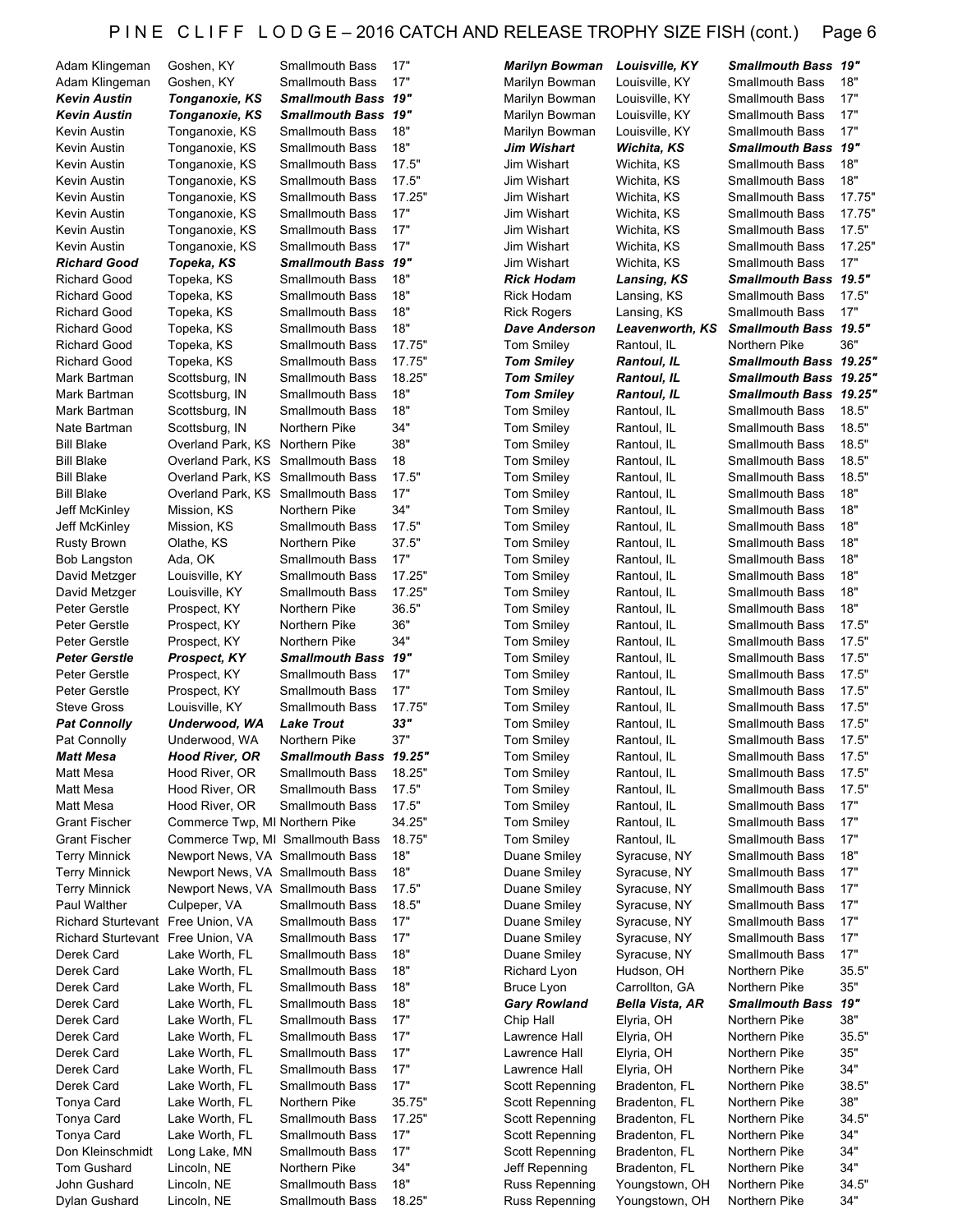| Dylan Gushard                | Lincoln, NE                     | Smallmouth Bass            | 17.5"  | <b>Russ Repenning</b>  | Youngstown, OH                    | Northern Pike          | 34"    |
|------------------------------|---------------------------------|----------------------------|--------|------------------------|-----------------------------------|------------------------|--------|
| David Giossi                 | Camden, AL                      | <b>Smallmouth Bass</b>     | 18"    | Russ Repenning         | Youngstown, OH                    | <b>Smallmouth Bass</b> | 17"    |
| <b>Steve Coomer</b>          | Deer River, MN                  | Smallmouth Bass 19.25"     |        | <b>Brent Repenning</b> | Olmsted Falls, OH                 | Northern Pike          | 36.5"  |
| <b>Steve Coomer</b>          | Deer River, MN                  | <b>Smallmouth Bass 19"</b> |        | <b>Brent Repenning</b> | Olmsted Falls, OH                 | Northern Pike          | 34"    |
| <b>Steve Coomer</b>          | Deer River, MN                  | <b>Smallmouth Bass</b>     | 18"    | <b>Brent Repenning</b> | Olmsted Falls, OH                 | Northern Pike          | 34"    |
| <b>Steve Coomer</b>          | Deer River, MN                  | <b>Smallmouth Bass</b>     | 18"    | <b>Brent Repenning</b> | Olmsted Falls, OH                 | Northern Pike          | 34"    |
| <b>Steve Coomer</b>          | Deer River, MN                  | <b>Smallmouth Bass</b>     | 17"    | David Fernung          | Kokomo, IN                        | <b>Smallmouth Bass</b> | 17.75" |
| <b>Steve Coomer</b>          | Deer River, MN                  | <b>Smallmouth Bass</b>     | 17"    | David Fernung          | Kokomo, IN                        | <b>Smallmouth Bass</b> | 17.5"  |
| <b>Steve Coomer</b>          | Deer River, MN                  | <b>Smallmouth Bass</b>     | 17"    | <b>Tye Glover</b>      | Damascus, AR                      | Northern Pike          | 38.25" |
| Larry Ross                   | Waxahachie, TX                  | Northern Pike              | 37"    | <b>Tye Glover</b>      | Damascus, AR                      | Northern Pike          | 37"    |
| <b>Larry Ross</b>            | Waxahachie, TX                  | <b>Smallmouth Bass 19"</b> |        | <b>Tye Glover</b>      | Damascus, AR                      | Northern Pike          | 36"    |
| Larry Ross                   | Waxahachie, TX                  | <b>Smallmouth Bass</b>     | 18.25" | <b>Tye Glover</b>      | Damascus, AR                      | Northern Pike          | 36"    |
| Larry Ross                   | Waxahachie, TX                  | <b>Smallmouth Bass</b>     | 18.25" | <b>Tye Glover</b>      | Damascus, AR                      | Northern Pike          | 34"    |
| Larry Ross                   | Waxahachie, TX                  | <b>Smallmouth Bass</b>     | 18"    | <b>Tye Glover</b>      | Damascus, AR                      | <b>Smallmouth Bass</b> | 18.75" |
| Larry Ross                   | Waxahachie, TX                  | <b>Smallmouth Bass</b>     | 17.75" | <b>Tye Glover</b>      | Damascus, AR                      | <b>Smallmouth Bass</b> | 18.5"  |
| Larry Ross                   | Waxahachie, TX                  | <b>Smallmouth Bass</b>     | 17.5"  | <b>Tye Glover</b>      | Damascus, AR                      | <b>Smallmouth Bass</b> | 18.25" |
| Larry Ross                   | Waxahachie, TX                  | <b>Smallmouth Bass</b>     | 17.5"  | <b>Tye Glover</b>      | Damascus, AR                      | <b>Smallmouth Bass</b> | 18"    |
| Larry Ross                   | Waxahachie, TX                  | <b>Smallmouth Bass</b>     | 17"    | Tye Glover             | Damascus, AR                      | <b>Smallmouth Bass</b> | 17.5"  |
| <b>Paul Black</b>            | Greenbrier, AR                  | <b>Smallmouth Bass 19"</b> |        | <b>Mickey Glover</b>   | Damascus, AR                      | <b>Smallmouth Bass</b> | 18.5"  |
| Paul Black                   | Greenbrier, AR                  | <b>Smallmouth Bass</b>     | 18.75" | <b>Mickey Glover</b>   | Damascus, AR                      | <b>Smallmouth Bass</b> | 18"    |
|                              |                                 |                            | 18.5"  |                        |                                   | <b>Smallmouth Bass</b> | 18"    |
| Paul Black                   | Greenbrier, AR                  | <b>Smallmouth Bass</b>     |        | <b>Mickey Glover</b>   | Damascus, AR                      |                        |        |
| Paul Black                   | Greenbrier, AR                  | <b>Smallmouth Bass</b>     | 18"    | <b>Mickey Glover</b>   | Damascus, AR                      | <b>Smallmouth Bass</b> | 18"    |
| Paul Black                   | Greenbrier, AR                  | <b>Smallmouth Bass</b>     | 17.5"  | <b>Mickey Glover</b>   | Damascus, AR                      | <b>Smallmouth Bass</b> | 17.5"  |
| <b>Stan Stewart</b>          | Greenbrier, AR                  | <b>Smallmouth Bass</b>     | 18"    | <b>Mickey Glover</b>   | Damascus, AR                      | <b>Smallmouth Bass</b> | 17"    |
| <b>Stan Stewart</b>          | Greenbrier, AR                  | <b>Smallmouth Bass</b>     | 17.5"  | Josh Glover            | Damascus, AR                      | <b>Smallmouth Bass</b> | 17.75" |
| <b>Bart Hartwick</b>         | Greenbrier, AR                  | <b>Smallmouth Bass</b>     | 17.5"  | Josh Glover            | Damascus, AR                      | <b>Smallmouth Bass</b> | 17.5"  |
| Whit Hartwick                | Greenbrier, AR                  | Northern Pike              | 35"    | Josh Glover            | Damascus, AR                      | <b>Smallmouth Bass</b> | 17"    |
| Dale Spiess                  | Salem, SC                       | <b>Smallmouth Bass</b>     | 18.25" | Josh Glover            | Damascus, AR                      | <b>Smallmouth Bass</b> | 17"    |
| Jerome Scott                 | Columbus, OH                    | <b>Smallmouth Bass</b>     | 17.5"  | <b>Todd Dodson</b>     | Altoona, IA                       | Northern Pike          | 38"    |
| Jeff Griffis                 | Kearney, MO                     | Northern Pike              | 37"    | Devin Dodson           | Altoona, IA                       | Northern Pike          | 37.5"  |
| <b>Jeff Griffis</b>          | Kearney, MO                     | Northern Pike              | 36.5"  | <b>Shirley Hall</b>    | Pittsburg, MO                     | Northern Pike          | 34.5"  |
| Ray Edwards                  | Spiro, OK                       | Northern Pike              | 37"    | Derek Zimmerman        | Oklahoma City, OK Northern Pike   |                        | 34.5"  |
| Ray Edwards                  | Spiro, OK                       | Northern Pike              | 34"    | Derek Zimmerman        | Oklahoma City, OK Smallmouth Bass |                        | 18"    |
| Ray Edwards                  | Spiro, OK                       | Northern Pike              | 34"    | Andy Zimmerman         | Temple, TX                        | Northern Pike          | 35.5"  |
| Don Edwards                  | Bunch, OK                       | Northern Pike              | 36"    | Mark Zimmerman         | Round Rock, TX                    | Northern Pike          | 36.5"  |
| Don Edwards                  | Bunch, OK                       | Northern Pike              | 35"    | Kandi Zimmerman        | Round Rock, TX                    | Northern Pike          | 34.25" |
| Don Edwards                  | Bunch, OK                       | Northern Pike              | 34"    | <b>Larry Dreiling</b>  | Parkville, MO                     | Northern Pike          | 39"    |
| Milly Edwards                | Bunch, OK                       | Northern Pike              | 34"    | Larry Dreiling         | Parkville, MO                     | Northern Pike          | 37.5"  |
| David Wright                 | Toronto, ON                     | Northern Pike              | 35"    | <b>Larry Dreiling</b>  | Parkville, MO                     | Northern Pike          | 36.25" |
| David Wright                 | Toronto, ON                     | <b>Smallmouth Bass</b>     | 18"    | Dave Karase            | Raymore, MO                       | Northern Pike          | 37.5"  |
| David Wright                 | Toronto, ON                     | <b>Smallmouth Bass</b>     | 17.25" | Alex Moore             | Rock Falls, IL                    | Northern Pike          | 39"    |
| Jeff Wright                  | Toronto, ON                     | Northern Pike              | 34.5"  | Alex Moore             | Rock Falls, IL                    | Northern Pike          | 38"    |
| Mark Camenzuli               | Toronto, ON                     | Northern Pike              | 34"    | Alex Moore             | Rock Falls, IL                    | Northern Pike          | 37"    |
| Andy Moore                   | Rock Falls, IL                  | Northern Pike              | 39"    | Alex Moore             | Rock Falls, IL                    | Northern Pike          | 36"    |
| Andy Moore                   | Rock Falls, IL                  | Northern Pike              | 38"    | Alex Moore             | Rock Falls, IL                    | Northern Pike          | 35"    |
| Andy Moore                   | Rock Falls, IL                  | Northern Pike              | 36"    | Alex Moore             | Rock Falls, IL                    | Northern Pike          | 34.5"  |
| Andy Moore                   | Rock Falls, IL                  | Northern Pike              | 35.5"  | Alex Moore             | Rock Falls, IL                    | Northern Pike          | 34"    |
| Andy Moore                   | Rock Falls, IL                  | Northern Pike              | 34.5"  | Alex Moore             | Rock Falls, IL                    | Northern Pike          | 34"    |
| Andy Moore                   | Rock Falls, IL                  | Northern Pike              | 34"    | Alex Moore             | Rock Falls, IL                    | <b>Smallmouth Bass</b> | 17.75" |
| Andy Moore                   | Rock Falls, IL                  | Northern Pike              | 34"    | Alex Moore             | Rock Falls, IL                    | <b>Smallmouth Bass</b> | 17"    |
| Andy Moore                   | Rock Falls, IL                  | <b>Smallmouth Bass</b>     | 18"    | Alex Moore             | Rock Falls, IL                    | <b>Smallmouth Bass</b> | 17"    |
|                              |                                 |                            | 17"    | Alex Moore             |                                   | <b>Smallmouth Bass</b> | 17"    |
| Andy Moore                   | Rock Falls, IL                  | Smallmouth Bass            |        |                        | Rock Falls, IL                    |                        |        |
| <b>Monty Cotter</b>          | Forreston, IL                   | <b>Northern Pike</b>       | 41"    | Cary Robbins           | Dixon, IL                         | Northern Pike          | 37.5"  |
| <b>Monty Cotter</b>          | Forreston, IL                   | Northern Pike              | 36"    | Cary Robbins           | Dixon, IL                         | Northern Pike          | 35"    |
| <b>Monty Cotter</b>          | Forreston, IL                   | Northern Pike              | 35"    | Cary Robbins           | Dixon, IL                         | Northern Pike          | 34"    |
| <b>Monty Cotter</b>          | Forreston, IL                   | Northern Pike              | 34.5"  | Cary Robbins           | Dixon, IL                         | Northern Pike          | 34"    |
| <b>Monty Cotter</b>          | Forreston, IL                   | Northern Pike              | 34"    | Janice Geary           | Louisville, KY                    | Northern Pike          | 36"    |
| <b>Monty Cotter</b>          | Forreston, IL                   | Northern Pike              | 34"    | Jerry Geary            | Louisville, KY                    | <b>Smallmouth Bass</b> | 18"    |
| <b>Monty Cotter</b>          | Forreston, IL                   | Northern Pike              | 34"    | Joyce Geary            | Elizabeth, IN                     | Northern Pike          | 34"    |
| <b>Monty Cotter</b>          | Forreston, IL                   | <b>Smallmouth Bass</b>     | 17.5"  | Dennis Geary           | Elizabeth, IN                     | Northern Pike          | 34"    |
| Cole Juen                    | Ellsworth, WI                   | Northern Pike              | 39.75" | Gregg Gregory          | Republic, MO                      | Northern Pike          | 36"    |
| Cole Juen                    | Ellsworth, WI                   | Northern Pike              | 38.5"  | <b>Bill Hermes</b>     | Manchester, IA                    | Northern Pike          | 39"    |
| Cole Juen                    | Ellsworth, WI                   | Northern Pike              | 38"    | <b>Bill Hermes</b>     | Manchester, IA                    | Northern Pike          | 34.5"  |
| Cole Juen                    | Ellsworth, WI                   | Northern Pike              | 35"    | <b>Bill Hermes</b>     | Manchester, IA                    | Northern Pike          | 34"    |
| Cole Juen                    | Ellsworth, WI                   | Northern Pike              | 35"    | <b>Bill Hermes</b>     | Manchester, IA                    | Northern Pike          | 34"    |
| Cole Juen                    | Ellsworth, WI                   | Northern Pike              | 34"    | Craig Zebuhr           | Manchester, IA                    | Northern Pike          | 37.25" |
| Mike Juen                    | Ellsworth, WI                   | Northern Pike              | 35"    | Don Stratmann          | Ankeny, IA                        | Northern Pike          | 37"    |
| Jim Juen                     | Cottage Grove, MN Northern Pike |                            | 39.5"  | Don Stratmann          | Ankeny, IA                        | Northern Pike          | 34.25" |
| Jack Weimerskirch Winona, MN |                                 | <b>Smallmouth Bass</b>     | 19"    | Michael Hass           | Central City, IA                  | Northern Pike          | 36"    |
| Loren Hass                   | Delmar, IA                      | Northern Pike              | 34.25" | Michael Hass           | Central City, IA                  | Walleye                | 26"    |
|                              |                                 |                            |        |                        |                                   |                        |        |